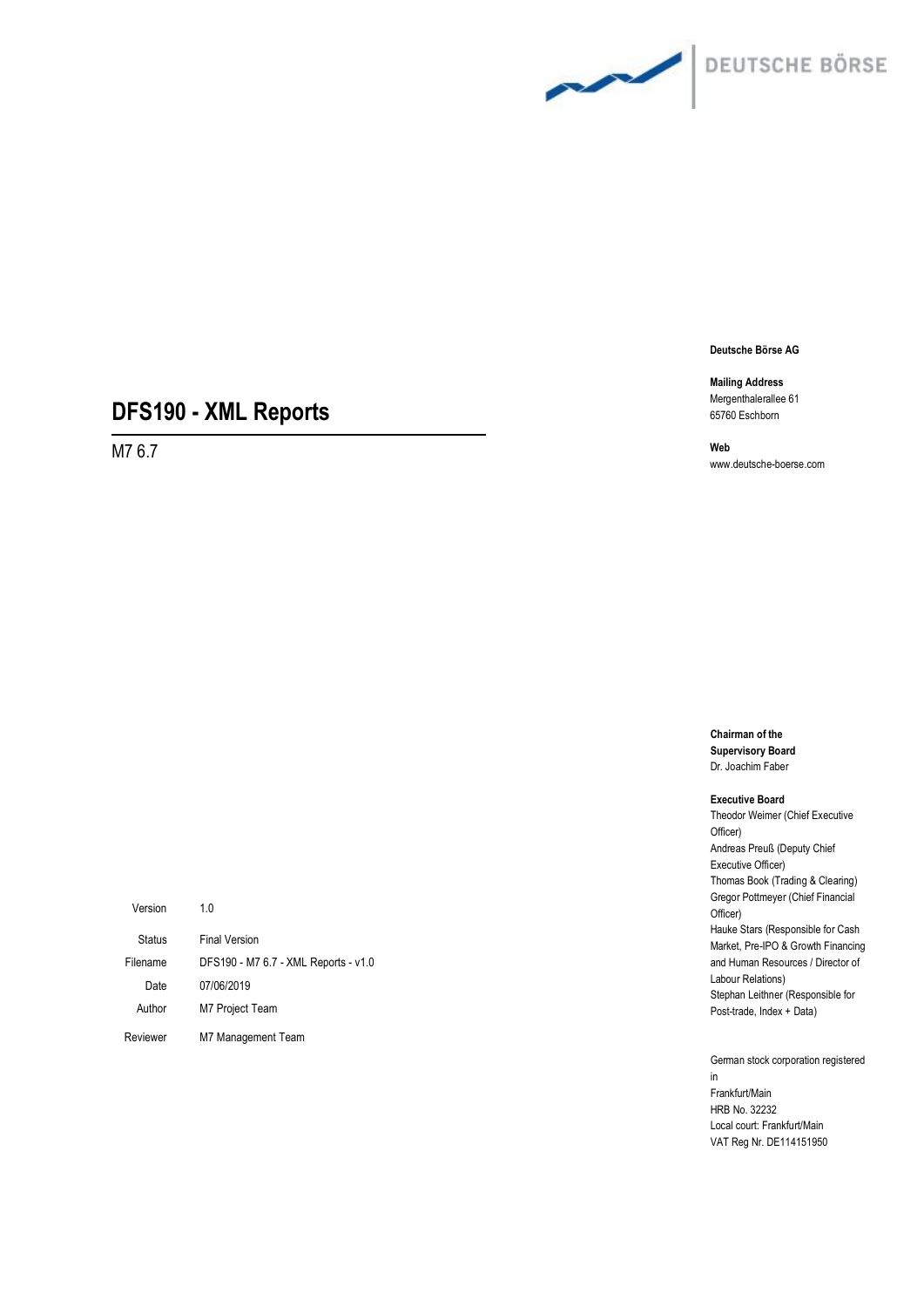| Deutsche Börse AG    |              |
|----------------------|--------------|
| M7 6.7               | Version 1.0  |
| DFS190 - XML Reports | Page 2 of 24 |

# **Table of Contents**

| 1                                       |  |
|-----------------------------------------|--|
| $\mathfrak z$                           |  |
| 2.1                                     |  |
| $\mathbf{3}$                            |  |
| 3.1                                     |  |
| 3.2                                     |  |
| 3.3                                     |  |
| 3.4                                     |  |
| 3.5                                     |  |
| 3.6                                     |  |
| 3.7                                     |  |
| 4                                       |  |
| 4.1<br>411<br>4.1.2                     |  |
| 4.2                                     |  |
|                                         |  |
| 5                                       |  |
| 5.1                                     |  |
| 5.2                                     |  |
| 6                                       |  |
| 6.1<br>6.1.1<br>6.1.2<br>6.1.3<br>6.1.4 |  |
| 6.2<br>6.2.1<br>6.2.2<br>6.2.3<br>6.2.4 |  |
| 6.3<br>6.3.1<br>6.3.2<br>6.3.3<br>6.3.4 |  |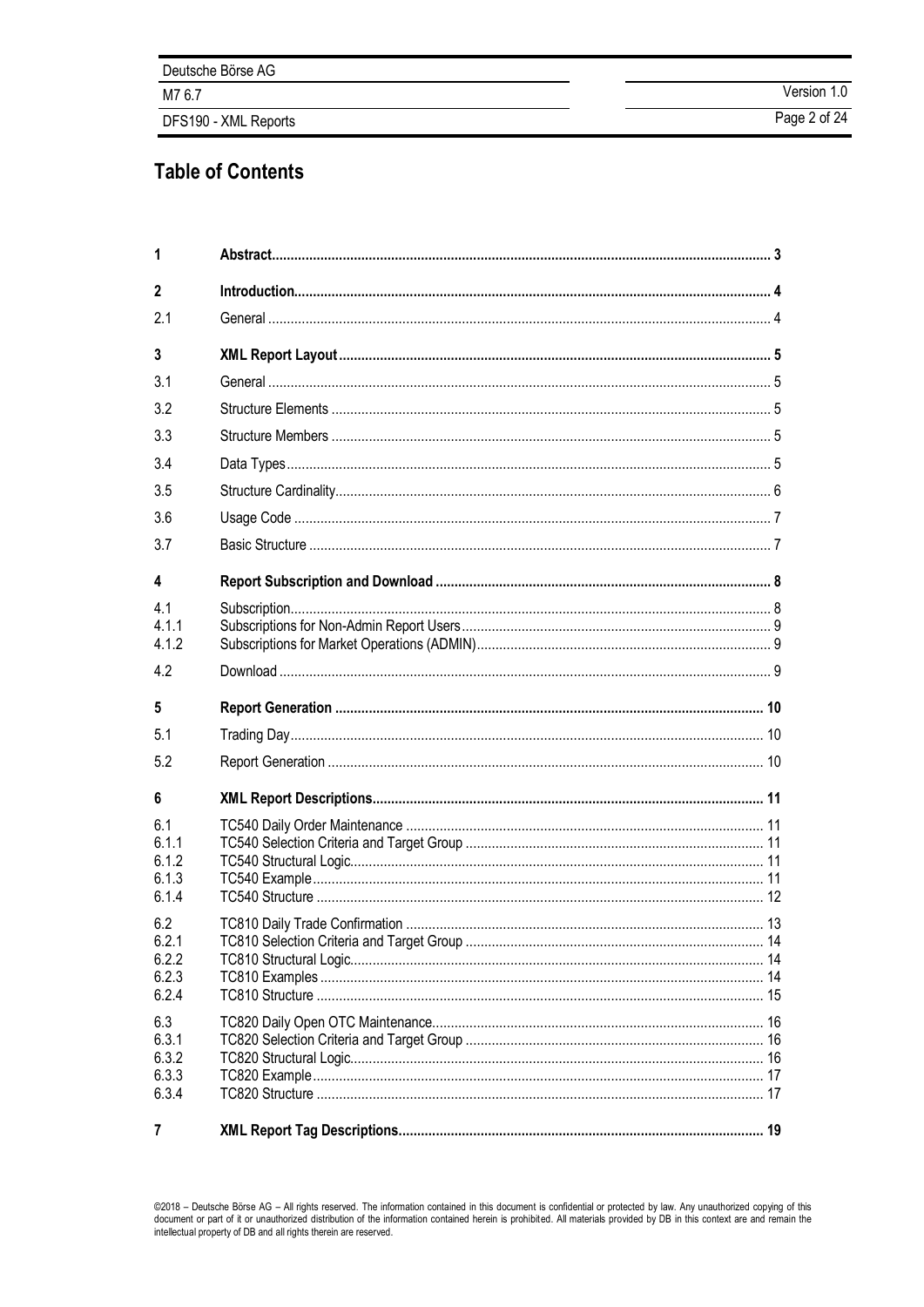| Deutsche Börse AG    |              |
|----------------------|--------------|
| M7 6.7               | Version 1.0  |
| DFS190 - XML Reports | Page 3 of 24 |

# **1 Abstract**

This document contains a functional description of XML reports generated by the Reporting Engine of the M7 Trading Module, including report subscription, report generation, report structure, available report types and their contents. It requires familiarity with the XML standard as defined by the World Wide Web Consortium (W3C, see *http://www.w3.org*/XML for more information).

**Note:** Data contained in graphics and examples are for illustrative purposes only.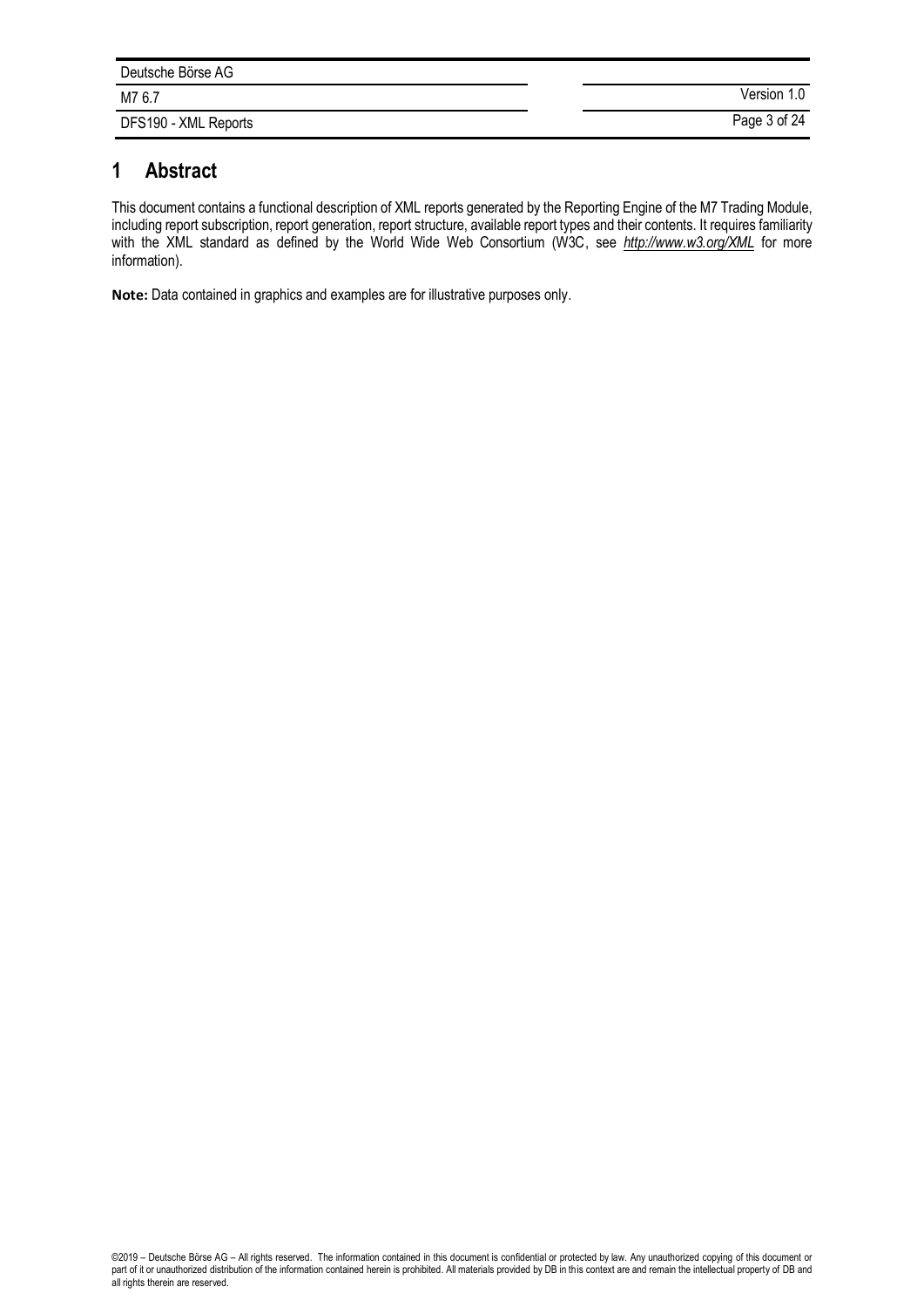| Deutsche Börse AG    |              |
|----------------------|--------------|
| M7 6.7               | Version 1.0  |
| DFS190 - XML Reports | Page 4 of 24 |

# **2 Introduction**

## **2.1 General**

The M7 Trading Module enables trading of energy products and commodity derivatives between different market areas.

All trading related activities, like order entry, order modification or the generation of trades, are documented in XML reports which are generated based on data of the M7 Trading Module and can be downloaded via the WebGUI.

Reports are generated for report users who can belong to a non-Admin member or to market operations (Admin members).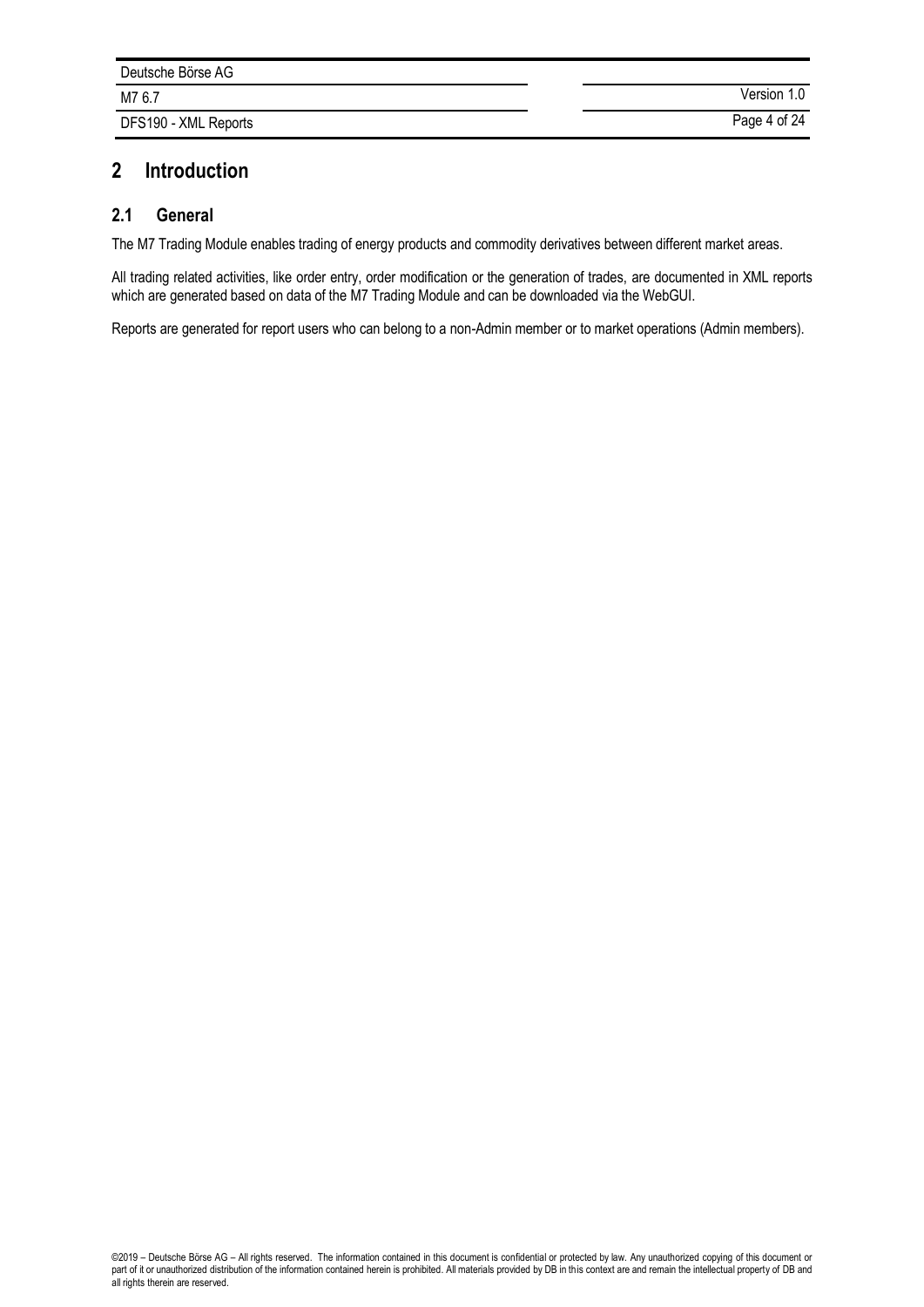# **3 XML Report Layout**

## **3.1 General**

The XML report layout consists of the basic elements: structures and data fields, while each XML element occurs in a sequence defined by the main report structure.

## **3.2 Structure Elements**

Structures are ordered collections of structure members (see *[3.3](#page-4-0) [Structure Members](#page-4-0)*) and may contain data fields and/or other structure elements (substructures).

## <span id="page-4-0"></span>**3.3 Structure Members**

A structure member is either a data field or another structure element. A structure member may be enriched by attributes to define report specific properties.

Data fields are elements which contain data as defined by their data type (see *[3.4](#page-4-1) [Data Types](#page-4-1)*).

Substructures may occur zero, once or multiple times inside a structure (see *[3.5](#page-5-0) [Structure Cardinality](#page-5-0)*).

All elements may be mandatory or optional (see *3.6 Usage Code*). Optional elements may be omitted in the XML report.

# <span id="page-4-1"></span>**3.4 Data Types**

The following table contains a definition of all data types as used in the description of each report:

| Format                               | <b>Short</b><br><b>Description</b> | <b>Description</b>                                                                                                                                                                                     | <b>Example</b>                                                                                                     |
|--------------------------------------|------------------------------------|--------------------------------------------------------------------------------------------------------------------------------------------------------------------------------------------------------|--------------------------------------------------------------------------------------------------------------------|
| alphanumeric n                       | AN[n]                              | Text of maximal length n, encoded as<br>string.                                                                                                                                                        | A tag with format "AN 6" may<br>contain the values "TRD001"<br>or "ABC" or "".                                     |
| Numeric n [.m]                       | <b>NUM</b>                         | Number with n significant digits and, if<br>given, precision m. The number is<br>encoded as a string containing the<br>decimal point if applicable.                                                    | A tag with format "numeric 5,<br>2" might contain the values<br>"314.15" or "3.14" or "0.00".                      |
| numeric signed n<br>$\lceil.m\rceil$ | <b>NS</b>                          | Signed number with n significant<br>digits and, if given, precision m. The<br>number is encoded as a string<br>prefixed with the "+" or "-" sign and<br>containing the decimal point if<br>applicable. | A tag with format "numeric<br>signed 5, 2" may contain the<br>values "+314.15", "+3.14", "-<br>314.15" or "+0.00". |
| Date Format                          | <b>DATE</b>                        | Date, encoded as a string in the<br>format YYYY-MM-DD, unless it is<br>specified otherwise.<br>In case the date format contains the<br>time, the time is followed by the UTC<br>offset.                | "2015-03-28"<br>"2015-03-28<br>10:40:11.102+02:00"                                                                 |
| <b>Time Format</b>                   | <b>TIME</b>                        | Time, encoded as a string in the<br>format hh:mm:ss.ccc<br>All times contain the UTC offset.                                                                                                           | In GMT:<br>"23:59:59.999+00:00"                                                                                    |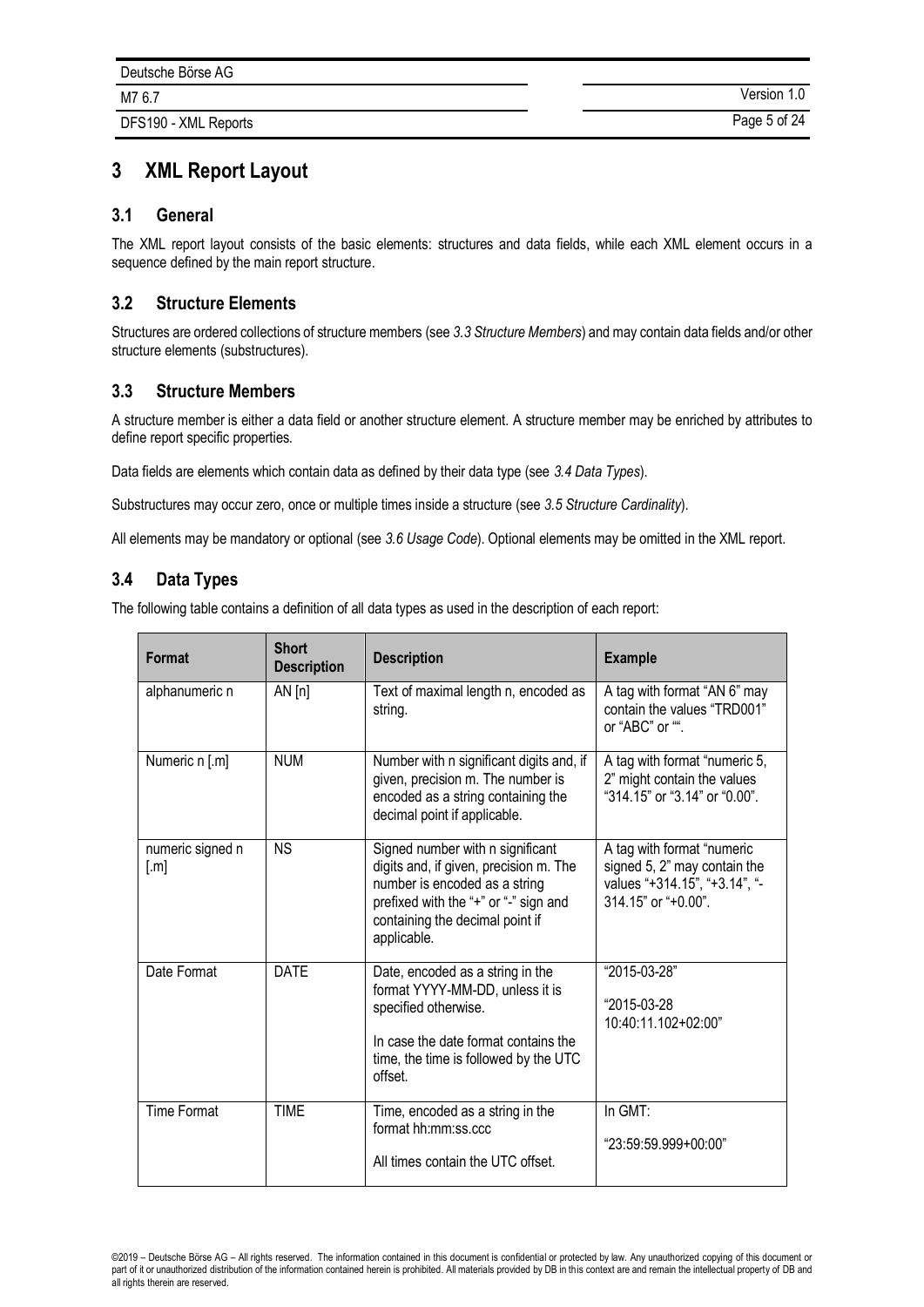DFS190 - XML Reports **Page 6 of 24** 

M7 6.7 Version 1.0

| Format | <b>Short</b><br><b>Description</b> | <b>Description</b> | <b>Example</b>                          |
|--------|------------------------------------|--------------------|-----------------------------------------|
|        |                                    |                    | In CET and BST:<br>"23:59:59.999+01:00" |
|        |                                    |                    | In CEST:<br>"23:59:59.999+02:00"        |

# <span id="page-5-0"></span>**3.5 Structure Cardinality**

Any substructure may occur zero, one or multiple times in a structure.

The XML report structure descriptions in this document contain the cardinality information in the column "No.", which can contain the following values:

| Value | <b>Description</b>                                                              |
|-------|---------------------------------------------------------------------------------|
| 0.1   | Substructure occurs exactly one time or not at all                              |
|       | Substructure occurs exactly one time                                            |
| 0n    | Substructure does not occur, occurs at least one time, and a maximum of n times |
| 1.n   | Substructure occurs at least one time, and a maximum of n times                 |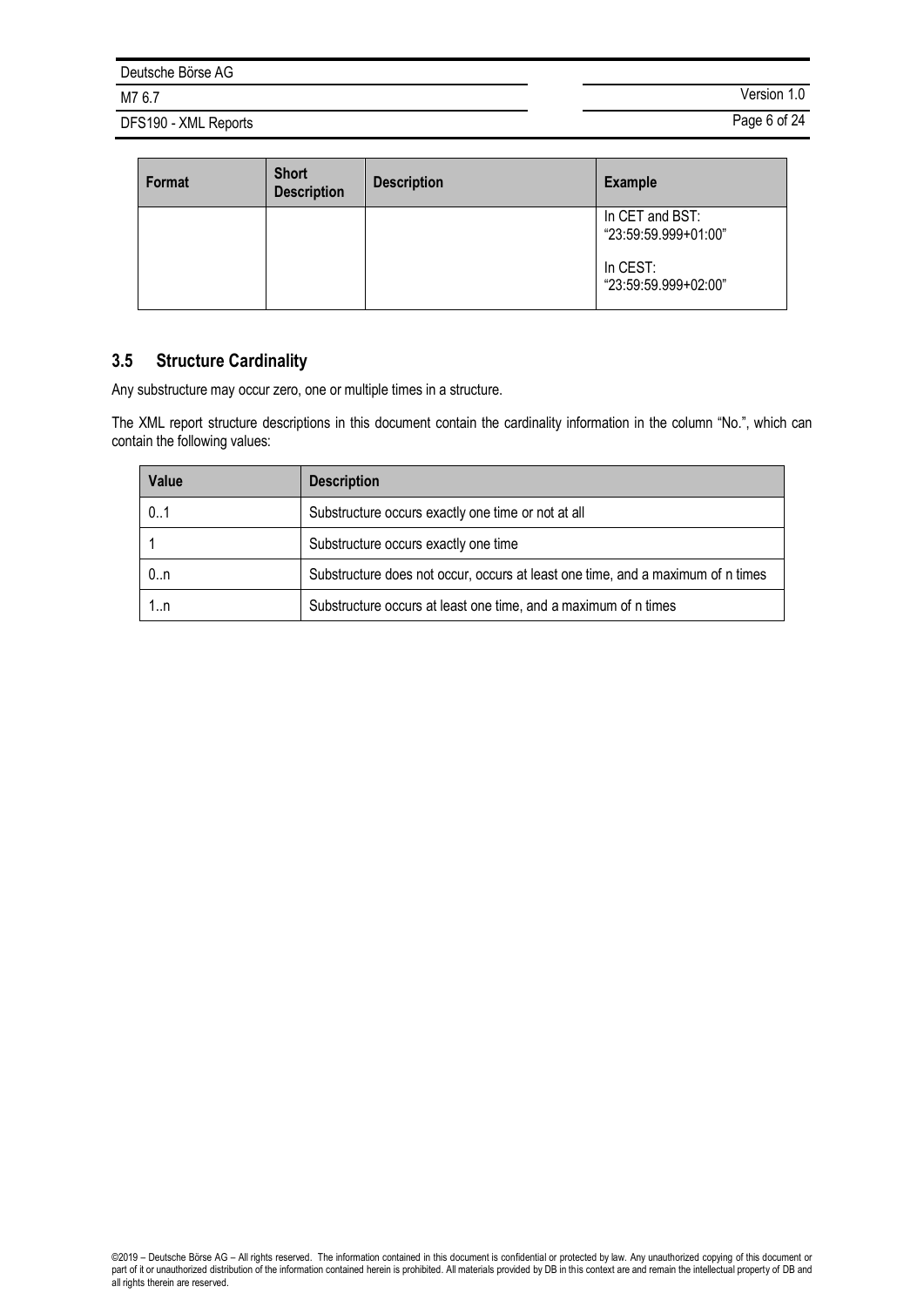| Deutsche Börse AG    |              |
|----------------------|--------------|
| M7 6.7               | Version 1.0  |
| DFS190 - XML Reports | Page 7 of 24 |

## **3.6 Usage Code**

The XML report descriptions contain usage codes for each tag. These codes provide information on whether a tag is mandatory or optional. The table below lists all applicable usage codes and provides a description.

| <b>Usage Code</b> | <b>Explicit</b> | <b>Field Usage Description</b>                                                                |
|-------------------|-----------------|-----------------------------------------------------------------------------------------------|
| m                 | mandatory       | Tag occurs always if it is part of an existing structure (but may<br>contain an empty string) |
|                   | optional        | Tag may be omitted                                                                            |

## **3.7 Basic Structure**

The basic structure of each report is:

- 1. All content is enclosed by a tag with the report name code (<rptName>),
- 2. Each report contains a header enclosed in the header tag (<rptHeader>),
- 3. After the header, the main report data is enclosed by the tag <rptNameGrp>.

#### <rptName>

<rptHeader>

#### **(header content)**

</rptHeader>

<rptNameGrp>

#### **(data content)**

</rptNameGrp>

</rptName>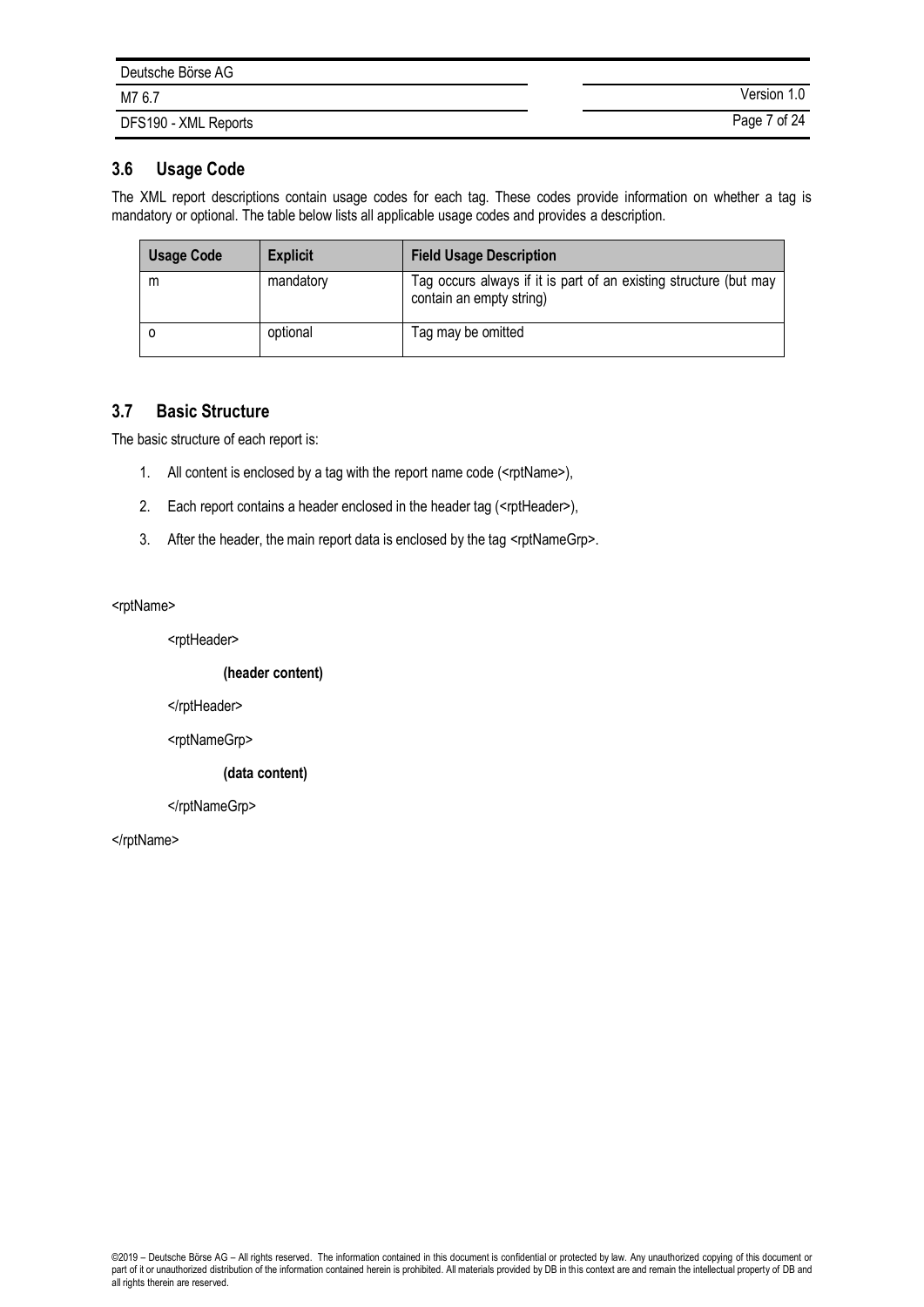| Deutsche Börse AG    |              |
|----------------------|--------------|
| M7 6.7               | Version 1.0  |
| DFS190 - XML Reports | Page 8 of 24 |

# **4 Report Subscription and Download**

In the WebGUI of the M7 Trading Module, a report user can manage the subscriptions to the XML reports and download the generated subscribed reports.

After logging into the WebGUI, a window with the following two sections is displayed:

- Subscribe Reports
- Download Reports



## <span id="page-7-0"></span>**4.1 Subscription**

In the "Subscribe Reports" section, a report user can subscribe to one or more daily reports.

The subscription area of the report page contains a table with the following columns:

• **ID**

An identification code for each report type.

• **Freq**

Indicates the generation frequency of each report. All reports are generated daily which is indicated by the value "D".

- **Name** The report name.
- **Subscribe** The checkbox to subscibe/unsubscribe a report.

The report user can subscribe and unsubscribe report types by selecting/deselecting the respective report type checkbox  $\mathbb{F}$  $\sqrt{2}$  and confirm the settings by clicking the button labeled "Save subscriptions".

For each exchange, the system operator can configure that the same or a different set of report types will be available for subscription by the market operations report users and non-Admin report users. A later change to the configured set would require a downtime.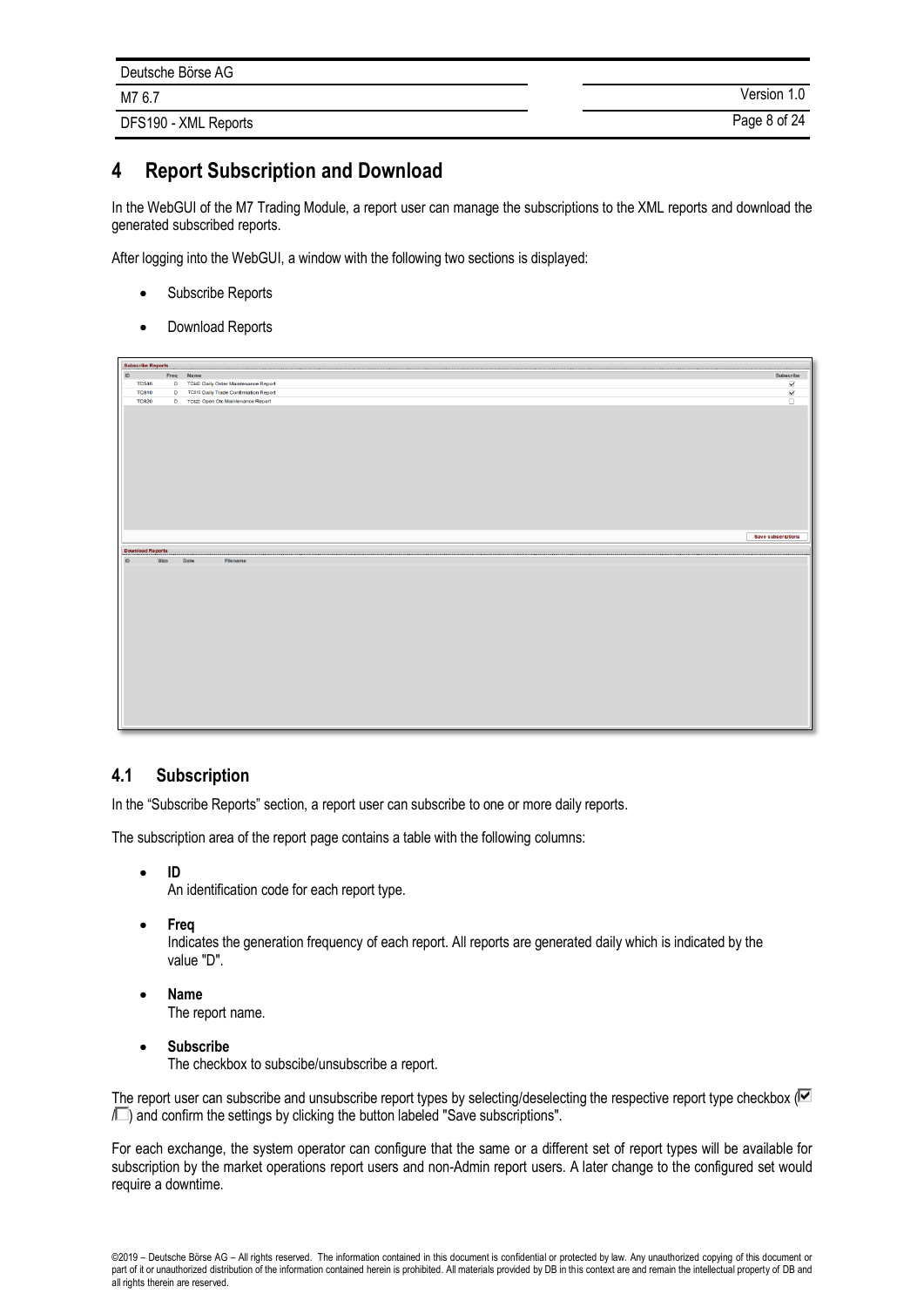| Deutsche Börse AG    |              |
|----------------------|--------------|
| M7 6.7               | Version 1.0  |
| DFS190 - XML Reports | Page 9 of 24 |

#### **4.1.1 Subscriptions for Non-Admin Report Users**

For a report user belonging to a non-Admin member, only the subscribed reports are generated in the next report generation process. In case of a Broker report user, one report will be generated for each selected report type which will contain both broker's own trading actions as well as actions performed on behalf of other traders.

Non-Admin report users do not have any subscriptions by default; they must explicitly make their subscriptions to the report types in the WebGUI (see *[4.1](#page-7-0) [Subscription](#page-7-0)*).

During the user suspension the subscriptions are cleared out; therefore, the subscriptions to reports must be renewed after the report user was reactivated after being suspended.

#### **4.1.2 Subscriptions for Market Operations (ADMIN)**

For a market operations report user (report users of the ADMIN member), the M7 system will always generate the whole set of reports (as configured by the system operator) in every report generation process.

The subscription area for Admin users is displayed in a read-only mode, so all checkboxes for all shown report types are ticked.

## **4.2 Download**

Already generated reports that are ready for download are listed below the subscription area in a table labelled "Download Reports". Each report remains in the download area for 5 trading days after its generation, meaning the report user is able to download the reports for the last 5 trading days.

The number of days available in the "Download Reports" is configurable by the system operator. The change would require a downtime of the Reporting Engine module. The request would also need to be first assessed by DBAG, because the number of days may be limited by the file system where the reports are stored.

The "Download Reports" table contains the following columns:

- **ID** An identification code for each report type.
- **Size** Size of the report file.

• **Date** Creation date of the report.

• **Filename** Filename of the report.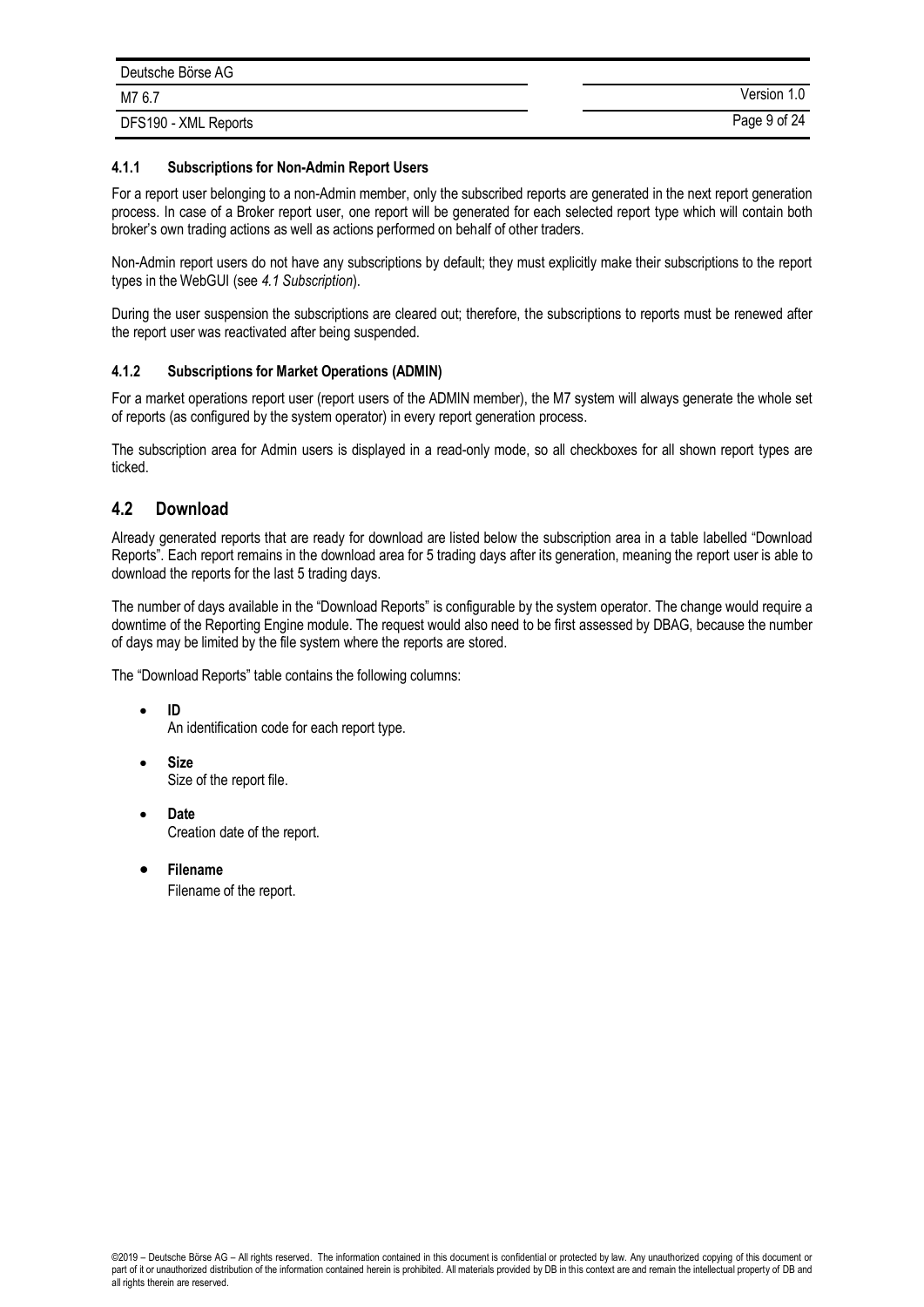# **5 Report Generation**

## **5.1 Trading Day**

While contracts in M7 are traded based on the product time zone, reports generated by the Reporting Engine module use the market time zone (i.e. CET/CEST) and the market trading day configuration (00:00:00 CET/CEST - 23:59:59 CET/CEST on the same calendar day).

The M7 system supports the 24/7 trading, i.e. trading around the clock and on each day of the week.

## **5.2 Report Generation**

The reports are used to display data for the generated trades and bid or order maintenance during the last (full) trading day. They are automatically generated once a day at the preconfigured time. The time is configured by DBAG on the exchange level and applies to all report types.

Since the report generation timer is based on UTC (Coordinated Universal Time), the actual time of report generation will differ in the Central European Summer Time (CEST) and Central European Time (CET). During CEST, the reports will be generated one hour later when compared to CET. In other words, the reports with the generation time configured to hh:mm:ss (UTC) will be generated at (hh+1):mm:ss during CET and at (hh+2):mm:ss during CEST. **Example**: Assuming the configured report generation time is 3:00 am UTC, in May the reports will be generated at 5:00 am whereas in November at 4:00 am.

For market operations report users, the reports are generated regardless of the user status. The appropriate <Login ID> will appear in the file name when an ADMIN report user is available; in case of multiple report users, the reports will be named based on the first active user found by the system. If there is no report user at the time of the report generation, the file name will contain the string "UNKNOWN" instead of <Login ID>. The existing reports will not be renamed after an ADMIN report user is available.

For a non-Admin report user, the reports for the trading day *t* are only generated if both the report member and the appropriate report user were active at the time of the generation on *t-1*.

**Note**: The reports can be generated the second time for the same trading day or retrospectively only with the assistance of DBAG and upon request of the customer. In case a report for the same trading days is generated again, the first one will be renamed to ~.bak and will not be available for direct download.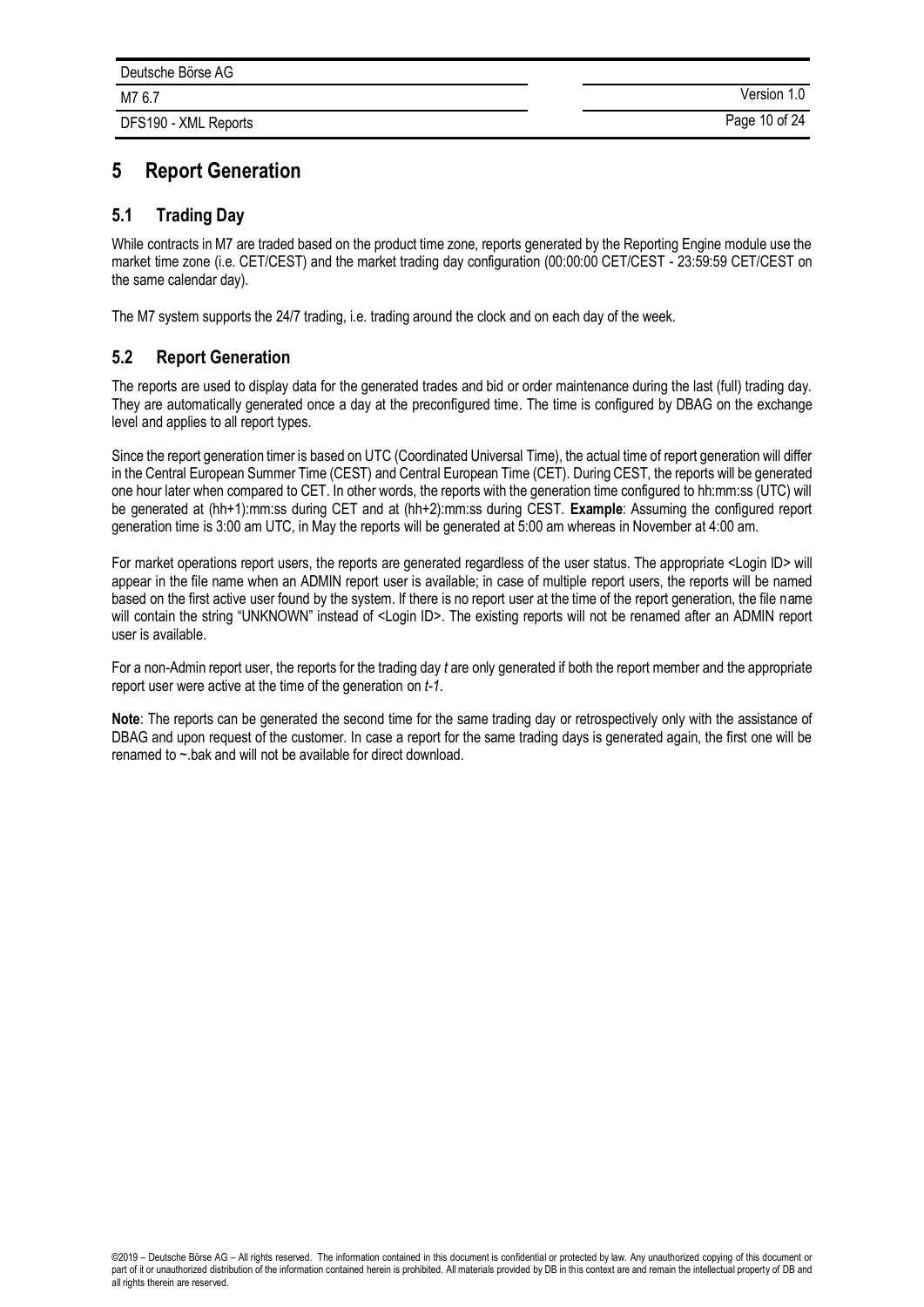DFS190 - XML Reports Page 11 of 24

# **6 XML Report Descriptions**

## **6.1 TC540 Daily Order Maintenance**

| <b>Description</b> | The report contains a list of all active <sup>1</sup> orders, which have been modified for each member during the<br>trading day. 2                                                                                                                                                                             |
|--------------------|-----------------------------------------------------------------------------------------------------------------------------------------------------------------------------------------------------------------------------------------------------------------------------------------------------------------|
|                    | For a report user belonging to a Regular member, this report is arranged by traders and contracts, and<br>lists all measures taken for the maintenance of orders during the trading day.                                                                                                                        |
|                    | For a market operations report user, the report is an aggregation of the order data of all members,<br>arranged by member code and then as described above.                                                                                                                                                     |
|                    | For a report user belonging to a Broker member, the report contains the broker's order maintenance<br>actions performed on behalf of other members, and in case of own trading, also such actions performed<br>by the broker's own member. The report is arranged in the same way as for the market operations. |
| <b>Frequency</b>   | Daily                                                                                                                                                                                                                                                                                                           |
| Generation         | Triggered by timer                                                                                                                                                                                                                                                                                              |
| Availability       | Report user of a non-Admin member + market operations report user                                                                                                                                                                                                                                               |

#### **6.1.1 TC540 Selection Criteria and Target Group**

The report is generated member-specific as well as for market operations. The latter receives the report as an aggregation of all generated member reports.

### **6.1.2 TC540 Structural Logic**

For each member, a <tc540Grp> contains all orders that have been modified by the member's users. Inside this group tag, the orders are sorted by combination of user code and contract. Each such combination is defined by a <tc540Grp1>. Finally, within this group tag, each maintenance action is listed individually inside a <tc540Rec> tag. All <tc540Rec> inside a <tc540Grp1> appear in chronological order (earliest first).

One report does not necessarily contain the complete lifecycle of an order, as it lists only the maintenance actions for one trading day, which is displayed in the tag <rptPrntEffDat>.

In the report for the market operations, a member will appear if and only if at least one of its users performed an order maintenance action (or the action was performed on behalf) during the last (full) trading day. In this regard, the status in which the (trading) member or its user is at the time of the report generation is irrelevant.

For remote orders, the report contains only the maintenance actions performed by XBID, rather than local M7 maintenance actions. Remote orders, for which M7 has not received a response due to a disconnection event from XBID and which have not resulted in a trade, will not be reported.

#### **6.1.3 TC540 Example**

Member A has two traders called Trader I and Trader II. Trader I performed two maintenance actions on an order for contract X and trader II performed one maintenance action on an order for the same contract X and two maintenance actions on an order for contract Y. Some of the orders have been *entered* the day before. However, the TC540 only contains the actions that were performed on the orders on the trading day stated in the "rptPrntEffDat" field. The resulting report structure is:

-

**<tc540Grp>** contains all actions for Member A

<sup>1</sup> Outright orders are active orders. Implied orders are non-active orders until they get lifted and become active.

<sup>2</sup> After a disconnection event from XBID, M7 calculates the missing order history based on information received on currently active and hibernated remote orders as well as matched trades. In few scenarios, some maintenance actions will not be included in the report, e.g. when an order had been hibernated prior to its deletion by XBID, the hibernation action will not appear in TC540. Another very rare scenario would be the case when M7 sends a request to XBID but it is disconnected before receiving a response. This is because not all information may be retrieved from XBID ex-post.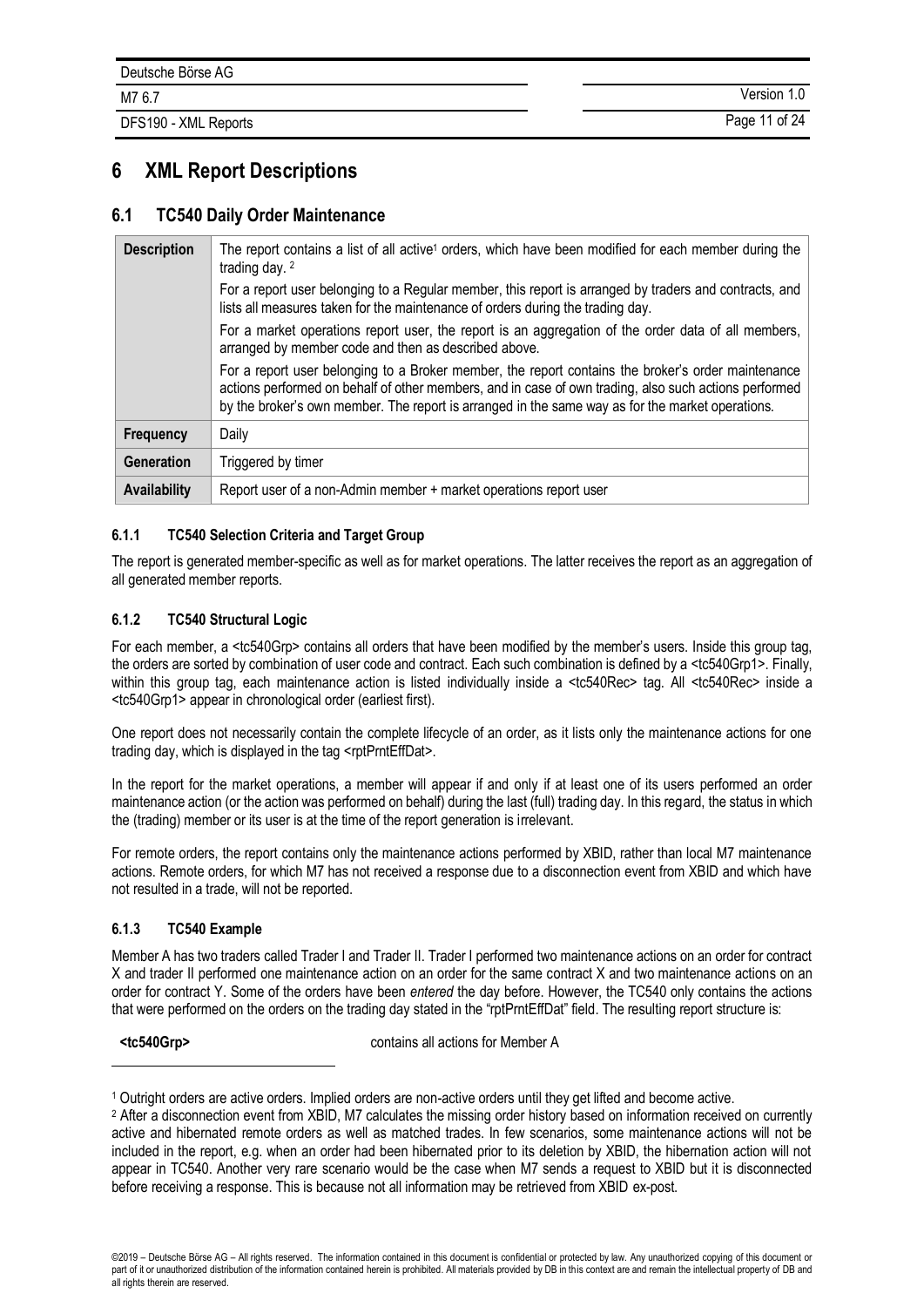DFS190 - XML Reports **Page 12 of 24** 

M7 6.7 Version 1.0

| <tc540grp1></tc540grp1> | contains the actions of Trader I for   |
|-------------------------|----------------------------------------|
| <tc540rec></tc540rec>   | the first action of Trader I on contra |
| <tc540rec></tc540rec>   | the second action of Trader I on co    |
| <tc540grp1></tc540grp1> | contains the actions of Trader II for  |
| <tc540rec></tc540rec>   | an action of Trader II on contract X   |
| <tc540grp1></tc540grp1> | contains the actions of Trader II for  |
| <tc540rec></tc540rec>   | the first action of Trader II on contr |
| <tc540rec></tc540rec>   | the second action of Trader II on co   |
|                         |                                        |

**Example 1** for contract X contract X on contract X er II for contract X<br>tract X **Example 1** For contract Y contract Y II on contract Y

#### <span id="page-11-0"></span>**6.1.4 TC540 Structure**

| <b>XML Tag</b> |          |                    | m/o          | no.                 | <b>Type</b>  | <b>Condition</b><br>the optional tag is present (if) |                                                                                  |           |                                                          |
|----------------|----------|--------------------|--------------|---------------------|--------------|------------------------------------------------------|----------------------------------------------------------------------------------|-----------|----------------------------------------------------------|
| tc540          |          | m                  | $\mathbf{1}$ | Structure           |              |                                                      |                                                                                  |           |                                                          |
|                |          | rptHdr             |              |                     |              | m                                                    | $\mathbf{1}$                                                                     | Structure |                                                          |
|                |          |                    | exchNam      |                     |              | m                                                    | $\mathbf{1}$                                                                     | Data      |                                                          |
|                |          |                    | envText      |                     |              | m                                                    | $\mathbf 1$                                                                      | Data      |                                                          |
|                |          |                    | rptCod       |                     |              | m                                                    | $\mathbf{1}$                                                                     | Data      |                                                          |
|                |          |                    | rptNam       |                     |              | m                                                    | $\mathbf{1}$                                                                     | Data      |                                                          |
|                |          |                    |              | rptPrntEffDat       |              | m                                                    | $\mathbf{1}$                                                                     | Data      |                                                          |
|                |          |                    |              | rptPrntRunDat       |              | m                                                    | $\mathbf{1}$                                                                     | Data      |                                                          |
|                |          | tc540Grp           |              |                     |              | $\circ$                                              | 0.n                                                                              | Structure | an order was modified on <rptprnteffdat></rptprnteffdat> |
|                |          |                    |              | tc540KeyGrp         |              | m                                                    | $\mathbf{1}$                                                                     | Structure |                                                          |
|                |          |                    |              |                     | membExcIdCod | m                                                    | $\mathbf 1$                                                                      | Data      |                                                          |
|                |          |                    | tc540Grp1    |                     |              | m                                                    | 1n                                                                               | Structure |                                                          |
|                |          |                    |              | tc540KeyGrp1        |              | m                                                    | $\mathbf{1}$                                                                     | Structure |                                                          |
|                |          |                    |              |                     | partIdCod    | m                                                    | $\mathbf 1$                                                                      | Data      |                                                          |
|                |          |                    |              | instTitl            |              | m                                                    | $\mathbf{1}$                                                                     | Structure |                                                          |
|                |          |                    |              |                     | isinCod      | m                                                    | $\mathbf{1}$                                                                     | Data      |                                                          |
|                |          |                    |              |                     | currTypCod   | m                                                    | $\mathbf{1}$                                                                     | Data      |                                                          |
|                |          | product            |              | m                   | $\mathbf{1}$ | Data                                                 |                                                                                  |           |                                                          |
|                | tc540Rec |                    | m            | 1n                  | Structure    |                                                      |                                                                                  |           |                                                          |
|                |          | tranTim            |              | m                   | $\mathbf{1}$ | Data                                                 |                                                                                  |           |                                                          |
|                |          |                    |              | mktArea             |              | m                                                    | $\mathbf 1$                                                                      | Data      |                                                          |
|                |          | tso                |              | m                   | $\mathbf{1}$ | Data                                                 |                                                                                  |           |                                                          |
|                |          | balGrp             |              | m                   | $\mathbf{1}$ | Data                                                 |                                                                                  |           |                                                          |
|                |          |                    |              | clgHse              |              | $\circ$                                              | 0n                                                                               | Structure | a clearing house was specified as part of the<br>order   |
|                |          |                    |              |                     | clgHseCode   | m                                                    | $\mathbf{1}$                                                                     | Data      |                                                          |
|                |          |                    |              |                     | clgAcct      | m                                                    | 1n                                                                               | Structure |                                                          |
|                |          |                    |              |                     | clgAcctId    | m                                                    | $\mathbf{1}$                                                                     | Data      |                                                          |
|                |          |                    |              | entTim              |              | m                                                    | $\mathbf{1}$                                                                     | Data      |                                                          |
|                |          | actnCod            |              | m                   | $\mathbf{1}$ | Data                                                 | the "actnCod" of the order is either "M" (full<br>match) or "P" (partial match). |           |                                                          |
|                |          | aggressorIndicator |              | $\mathsf{o}\xspace$ | 0.1          | Data                                                 |                                                                                  |           |                                                          |
|                |          | revisionNo         |              | m                   | $\mathbf 1$  | Data                                                 |                                                                                  |           |                                                          |
|                |          |                    |              | listID              |              | o                                                    | 01                                                                               | Data      | the order is a part of a basket                          |
|                |          |                    |              |                     | listExecInst | $\mathsf{o}\,$                                       | 0.1                                                                              | Data      | the order is a part of a basket                          |
|                |          |                    |              | ordrNo              |              | m                                                    | $\mathbf{1}$                                                                     | Data      |                                                          |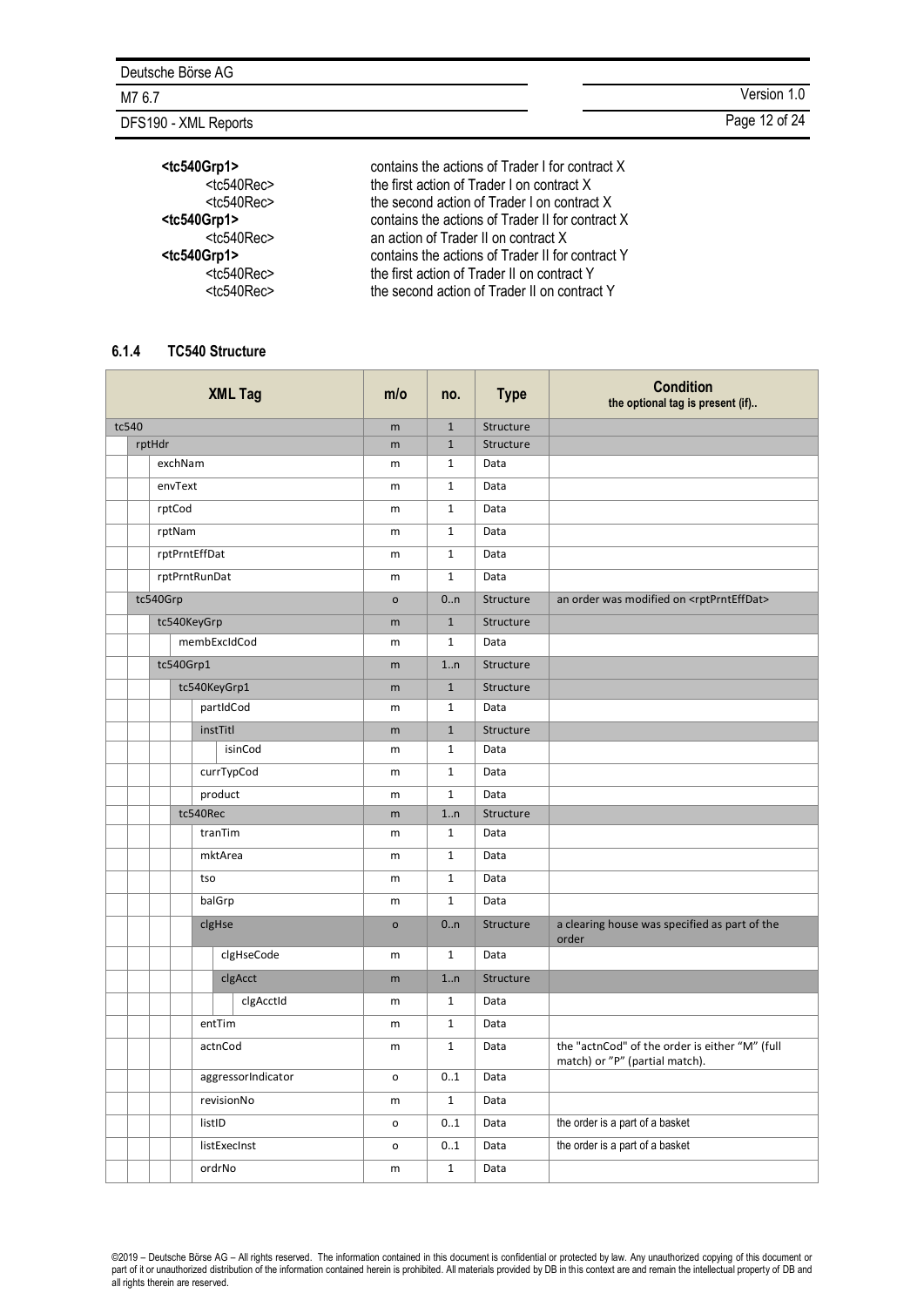DFS190 - XML Reports **Page 13 of 24** 

M7 6.7 Version 1.0

| ordrInitialNo     | m            | $\mathbf{1}$ | Data |                                                                                                                                                                             |
|-------------------|--------------|--------------|------|-----------------------------------------------------------------------------------------------------------------------------------------------------------------------------|
| ordrParentNo      | o            | 0.1          | Data | the order was modified which led to a new order with a<br>new order number                                                                                                  |
| preAotId          | o            | 01           | Data | the order has been added as a result of the automatic<br>order transfer                                                                                                     |
| remoteOrdrNo      | o            | 01           | Data | the order has been communicated to the XBID<br>SOB                                                                                                                          |
| remoteRevisionNo  | o            | 0.1          | Data | the order has been communicated to the XBID<br>SOB                                                                                                                          |
| ordrBuyCod        | m            | $\mathbf{1}$ | Data |                                                                                                                                                                             |
| openCloseInd      | o            | 01           | Data | the order was submitted with a valid value in the "Open"<br>Close Indicator" field                                                                                          |
| acctTypCodGrp     | m            | $\mathbf{1}$ | Data |                                                                                                                                                                             |
| ordrQty           | m            | $\mathbf{1}$ | Data |                                                                                                                                                                             |
| peakSizeQty       | o            | 0.1          | Data | <ordrtypcod> is "I" (iceberg order)</ordrtypcod>                                                                                                                            |
| totalRemQty       | o            | 01           | Data | <ordrtypcod> is "I" (iceberg order)</ordrtypcod>                                                                                                                            |
| stopPrc           | o            | 01           | Data | <ordrtypcod> is "S" (stop limit order)</ordrtypcod>                                                                                                                         |
| ppd               | o            | 01           | Data | <ordrtypcod> is "I" (iceberg order)</ordrtypcod>                                                                                                                            |
| ordrTypCod        | m            | $\mathbf{1}$ | Data |                                                                                                                                                                             |
| quote             | o            | 0.1          | Data | the order is a quote                                                                                                                                                        |
| ordrExePrc        | m            | $\mathbf{1}$ | Data |                                                                                                                                                                             |
| tradMtchPrc       | o            | 01           | Data | <actncod> is either: "M" (full match) or "P" (partial<br/>match)</actncod>                                                                                                  |
| ordrResCod        | o            | 0.1          | Data | <ordrrescod> is either: "A" (AON), "F" (FOK) or " "<br/>(IOC)</ordrrescod>                                                                                                  |
| ordrValCode       | m            | $\mathbf{1}$ | Data |                                                                                                                                                                             |
| applicationId     | o            | 01           | Data | always, except for orders submitted or<br>maintained before the migration to M7 6.0.                                                                                        |
| applicationVer    | o            | 0.1          | Data | the application version was provided in the API.                                                                                                                            |
| valDat            | o            | 01           | Data | <ordrvalcode> is "GTD"</ordrvalcode>                                                                                                                                        |
| text              | o            | 01           | Data | the text field is not empty                                                                                                                                                 |
| membExcldCodOboMs | o            | 0.1          | Data | the maintenance step was performed by a user on<br>behalf of the order owner                                                                                                |
| partIdCodOboMs    | o            | 01           | Data | the maintenance step was performed by a user on<br>behalf of the order owner                                                                                                |
| aot               | $\mathsf{o}$ | 01           | Data | the indicator whether the order shall be automatically<br>transferred to the corresponding linked contract after<br>the trading in the specific delivery area ends in XBID. |

# **6.2 TC810 Daily Trade Confirmation**

| <b>Description</b> | This report contains an inventory of all trades of each member during the trading day. The report shows<br>all unmodified, modified, recalled, cancelled and matched trades including on-exchange prearranged<br>trades (OPT), private and confidential trades (PNC) and approved OTC trades whenever these are<br>supported by the exchange. In case cross-product matching or trade decomposition has been configured<br>and such a trade was matched, only the trades resulting from the trade decomposition will appear in the<br>report.<br>For a report user belonging to a Regular member, this report contains the trade data just for this member.<br>For a market operations report user, this report is an aggregation of trade data of all members. |
|--------------------|-----------------------------------------------------------------------------------------------------------------------------------------------------------------------------------------------------------------------------------------------------------------------------------------------------------------------------------------------------------------------------------------------------------------------------------------------------------------------------------------------------------------------------------------------------------------------------------------------------------------------------------------------------------------------------------------------------------------------------------------------------------------|
|                    | For a report user belonging to a Broker member, the report contains the trades and actions performed<br>on these trades by the broker on behalf of other members. If the broker was also trading on his own<br>behalf, the actions performed by its own member will be included in the report as well.                                                                                                                                                                                                                                                                                                                                                                                                                                                          |
| <b>Frequency</b>   | Daily                                                                                                                                                                                                                                                                                                                                                                                                                                                                                                                                                                                                                                                                                                                                                           |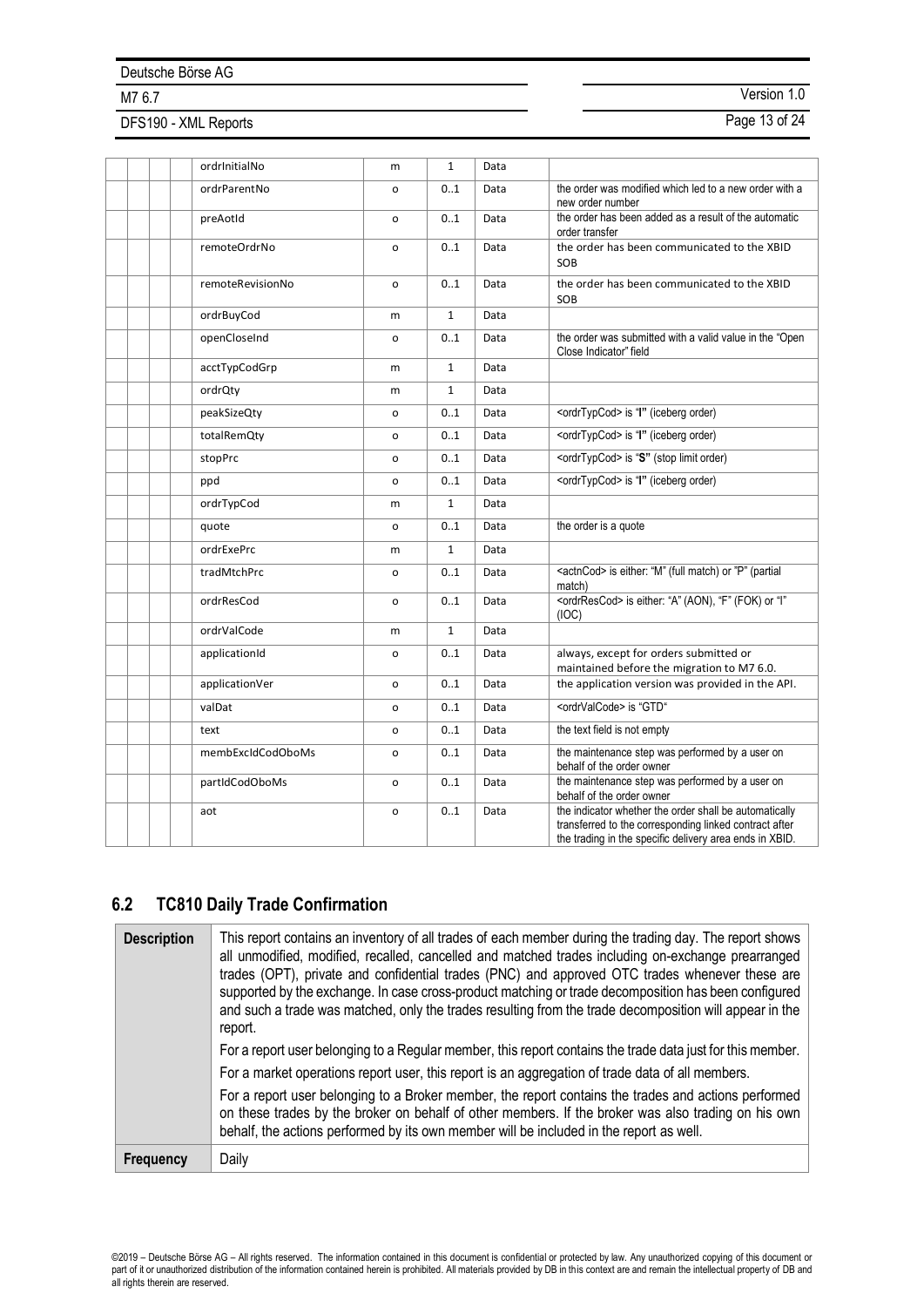DFS190 - XML Reports Page 14 of 24

M7 6.7 Version 1.0

| Generation   | Triggered by timer                                                |
|--------------|-------------------------------------------------------------------|
| Availability | Report user of a non-Admin member + market operations report user |

#### **6.2.1 TC810 Selection Criteria and Target Group**

This report can be generated as member-specific as well as for market operations. The latter receives the report with the trades of all members.

This report shows the trades of the last closed trading period (day).

#### **6.2.2 TC810 Structural Logic**

Each <tc810Grp> contains all trades for a member/contract combination. Inside this group tag, the trades are organized by traders into different <tc810Grp1>. Inside this structure, the trades themselves are listed in the last hierarchy level, each in a separate <tc810Rec>.

In general, all trades, identified by their "tranIdNo", are only present once. The only exception are recalled trades, which can be identified by the value "R" in the field <tranTypCod> and cancelled trades which can be identified by the value "C" in the field <tranTypCod>.

#### **6.2.3 TC810 Examples**

#### *6.2.3.1 Report Structure*

Member A has two traders, Trader 1 and 2. For contract X, Trader 1 has two trades; for contract Y, Trader 1 and Trader 2 have one trade each.

The resulting report structure is (key groups are not displayed here):

| $<$ tc $810$                                      |                                                                                                   |
|---------------------------------------------------|---------------------------------------------------------------------------------------------------|
| $<$ tc810Grp $>$<br><tc810grp1></tc810grp1>       | contains all trades for Member A and contract X<br>contains all trades of Trader 1 for contract X |
| $<$ tc810Rec $>$                                  | the first trade of Trader 1 for contract X                                                        |
| $<$ tc810Rec $>$                                  | the second trade of Trader 1 for contract X                                                       |
| $<$ tc810Grp $>$                                  | contains all trades for Member A and contract Y                                                   |
| <tc810grp1></tc810grp1>                           | contains all trades of Trader 1 for contract Y                                                    |
| $<$ tc810Rec $>$                                  | a trade of Trader 1 for contract Y                                                                |
| <tc810grp1><br/><tc810rec></tc810rec></tc810grp1> | contains all trades of Trader 2 for contract Y<br>a trade of Trader 2 for contract Y              |

#### *6.2.3.2 Cross-Product Matching and Trade Decomposition*

Cross-product matching between the hourly product and the quarterly product is enabled. Member A has one trader, Trader A, who placed an hourly buy order for the contract 12-13. Member B has one trader, Trader B who placed three quarterly (3x15 minutes) sell orders for the contracts 12Q1, 12Q2 and 12Q3. Member C has one trader, Trader C who placed one quarterly (1x15 minutes) sell order for the contract 12Q4. The buy order and the four sell orders were matched into a trade. As a result of the cross-product matching process, the hourly buy trade was decomposed into four quarterly trades. The report contains only the trades for the quarterly contracts.

The resulting report (for market operations) contains the following trades:

| $<$ tc810 $>$    |                                                    |
|------------------|----------------------------------------------------|
| $<$ tc810Grp $>$ | contains all trades for Member A and contract 12Q1 |
| $<$ tc810Grp1>   | contains all trades of Trader A for contract 12Q1  |
| $<$ tc810Rec $>$ | (buy side of) trade of Trader A for contract 12Q1  |
| $<$ tc810Grp $>$ | contains all trades for Member A and contract 12Q2 |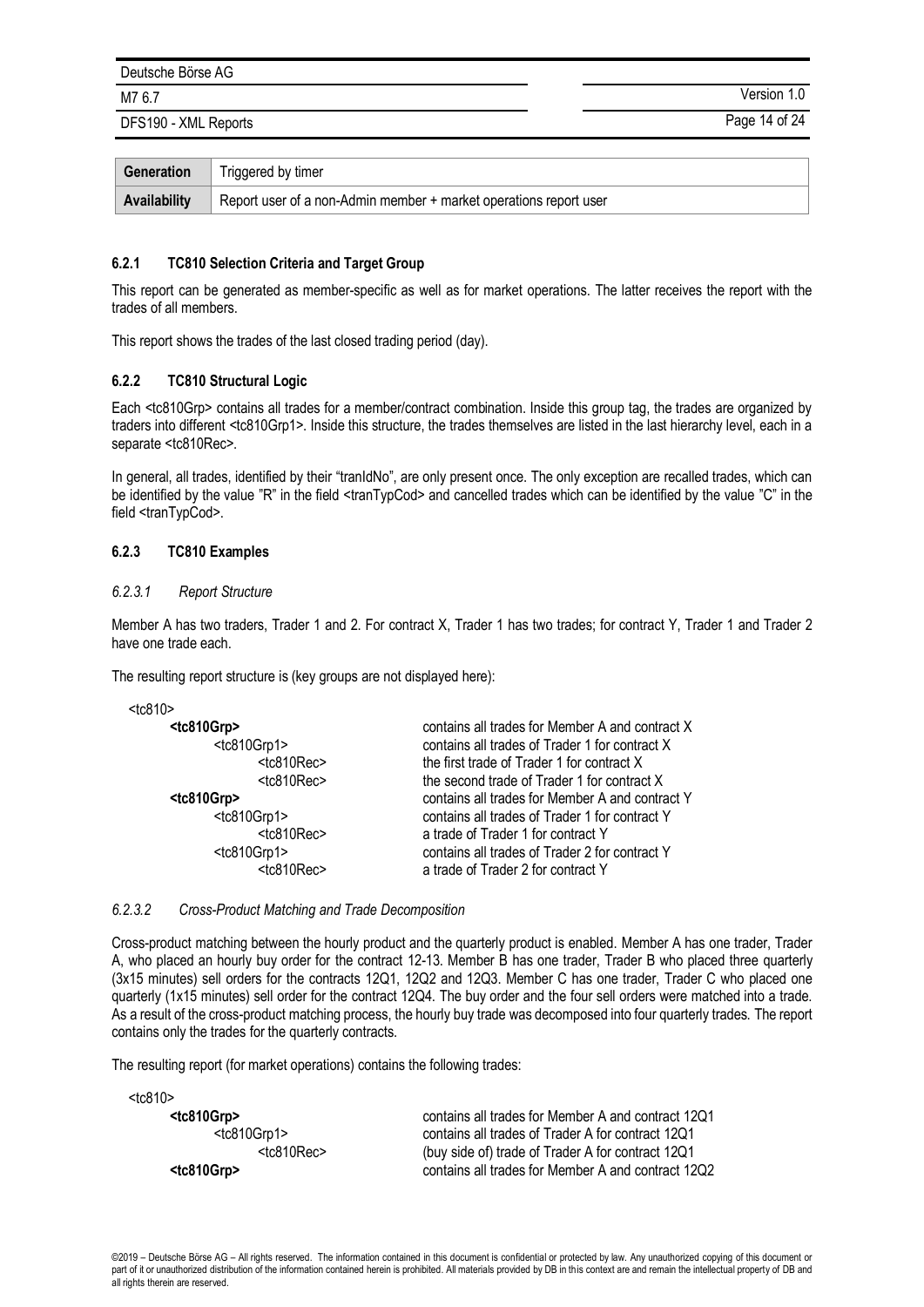DFS190 - XML Reports **Page 15 of 24** 

| <tc810grp1><br/><math>&lt;</math>tc810Rec<math>&gt;</math></tc810grp1> | contains all trades of Trader A for contract 12Q2<br>(buy side of) trade of Trader A for contract 12Q2 |
|------------------------------------------------------------------------|--------------------------------------------------------------------------------------------------------|
| <tc810grp></tc810grp>                                                  | contains all trades for Member A and contract 12Q3                                                     |
| <tc810grp1></tc810grp1>                                                | contains all trades of Trader A for contract 12Q3                                                      |
| $<$ tc810Rec $>$                                                       | (buy side of) trade of Trader A for contract 12Q3                                                      |
| <tc810grp></tc810grp>                                                  | contains all trades for Member A and contract 12Q4                                                     |
| <tc810grp1></tc810grp1>                                                | contains all trades of Trader A for contract 12Q4                                                      |
| $<$ tc810Rec $>$                                                       | (buy side of) trade of Trader A for contract 12Q4                                                      |
|                                                                        |                                                                                                        |
| <tc810grp></tc810grp>                                                  | contains all trades for Member B and contract 1201                                                     |
| <tc810grp1></tc810grp1>                                                | contains all trades of Trader B for contract 12Q1                                                      |
| $<$ tc810Rec $>$                                                       | (sell side of) trade of Trader B for contract 12Q1                                                     |
| <tc810grp></tc810grp>                                                  | contains all trades for Member B and contract 12Q2                                                     |
| <tc810grp1></tc810grp1>                                                | contains all trades of Trader B for contract 12Q2                                                      |
| $<$ tc810Rec $>$                                                       | (sell side of) trade of Trader B for contract 12Q2                                                     |
| <tc810grp></tc810grp>                                                  | contains all trades for Member B and contract 12Q3                                                     |
| <tc810grp1></tc810grp1>                                                | contains all trades of Trader B for contract 12Q3                                                      |
| $<$ tc810Rec $>$                                                       | (sell side of) trade of Trader B for contract 12Q3                                                     |
| <tc810grp></tc810grp>                                                  | contains all trades for Member C and contract 12Q4                                                     |
| <tc810grp1></tc810grp1>                                                | contains all trades of Trader C for contract 12Q4                                                      |
| $<$ tc810Rec $>$                                                       | (sell side of) trade of Trader C for contract 12Q4                                                     |
|                                                                        |                                                                                                        |

#### <span id="page-14-0"></span>**6.2.4 TC810 Structure**

| <b>XML Tag</b> |                   |              | no.            | <b>Type</b> | <b>Condition</b><br>the optional tag is present if                                                                |
|----------------|-------------------|--------------|----------------|-------------|-------------------------------------------------------------------------------------------------------------------|
| tc810          |                   | m            | $\mathbf{1}$   | Structure   |                                                                                                                   |
|                | rptHdr            | m            | $\mathbf{1}$   | Structure   |                                                                                                                   |
|                | exchNam           | m            | 1              | Data        |                                                                                                                   |
|                | envText           | m            | $\mathbf{1}$   | Data        |                                                                                                                   |
|                | rptCod            | m            | $\mathbf{1}$   | Data        |                                                                                                                   |
|                | rptNam            | m            | $\mathbf{1}$   | Data        |                                                                                                                   |
|                | rptPrntEffDat     | m            | $\mathbf{1}$   | Data        |                                                                                                                   |
|                | rptPrntRunDat     | m            | $\mathbf{1}$   | Data        |                                                                                                                   |
|                | tc810Grp          | $\mathsf{o}$ | 0.n            | Structure   | at least one trade was matched, trade cancelled or trade recall<br>was granted on <rptprnteffdat></rptprnteffdat> |
|                | tc810KeyGrp       | m            | 1.n            | Structure   |                                                                                                                   |
|                | membExcldCod      | m            | $\mathbf{1}$   | Data        |                                                                                                                   |
|                | membClgIdCod      | m            | $\mathbf{1}$   | Data        |                                                                                                                   |
|                | stlldAct          | m            | $\mathbf{1}$   | Data        |                                                                                                                   |
|                | stildLoc          | m            | $\mathbf{1}$   | Data        |                                                                                                                   |
|                | instTitl          | m            | $\overline{1}$ | Structure   |                                                                                                                   |
|                | isinCod           | m            | $\mathbf{1}$   | Data        |                                                                                                                   |
|                | cntcUnt           | m            | $\overline{1}$ | Data        |                                                                                                                   |
|                | product           | m            | $\mathbf{1}$   | Data        |                                                                                                                   |
|                | currTypCod        | m            | $\mathbf{1}$   | Data        |                                                                                                                   |
|                | tc810Grp1         | m            | $\mathbf{1}$   | Structure   |                                                                                                                   |
|                | tc810KeyGrp1      | m            | $\mathbf{1}$   | Structure   |                                                                                                                   |
|                | partIdCod         | m            | $\mathbf{1}$   | Data        |                                                                                                                   |
|                | tc810Rec          | m            | 1n             | Structure   |                                                                                                                   |
|                | mktArea           | m            | $\mathbf{1}$   | Data        |                                                                                                                   |
|                | tso               | m            | 1              | Data        |                                                                                                                   |
|                | balGrp            | m            | $\overline{1}$ | Data        |                                                                                                                   |
|                | clgHseCode        | o            | 0.1            | Data        | a clearing house code was specified as part of the respective<br>order                                            |
|                | clgAcctId         | o            | 0.1            | Data        | a clearing account ID was specified as part of the respective<br>order                                            |
|                | tranTim           | m            | $\mathbf{1}$   | Data        |                                                                                                                   |
|                | tranidNo          | m            | $\mathbf{1}$   | Data        |                                                                                                                   |
|                | tranIdSfxNo       | m            | $\mathbf{1}$   | Data        |                                                                                                                   |
|                | remoteTranIdNo    | 0            | 0.1            | Data        | the trade was executed or modified by XBID SOB                                                                    |
|                | remoteTranIdSfxNo | 0            | 0.1            | Data        | the trade was executed or modified by XBID SOB                                                                    |
|                | tranTypCod        | m            | $\mathbf{1}$   | Data        |                                                                                                                   |

©2019 – Deutsche Börse AG – All rights reserved. The information contained in this document is confidential or protected by law. Any unauthorized copying of this document or<br>part of it or unauthorized distribution of the i all rights therein are reserved.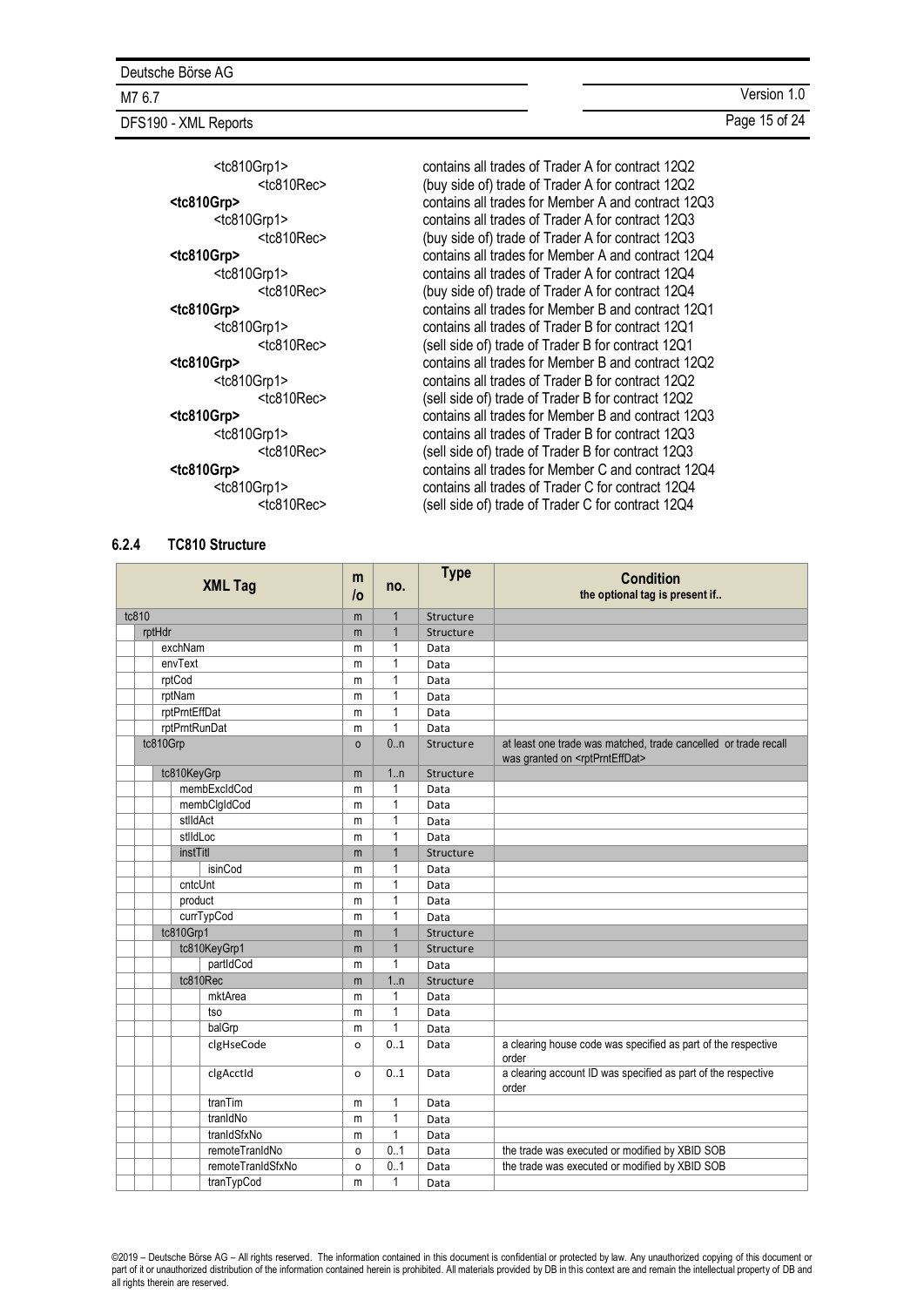# DFS190 - XML Reports **Page 16 of 24**

M7 6.7 Version 1.0

| typOrig            | m        |     | Data |                                                                                              |
|--------------------|----------|-----|------|----------------------------------------------------------------------------------------------|
| aggressorIndicator | m        | 1   | Data |                                                                                              |
| ordrNo             | m        | 1   | Data |                                                                                              |
| acctTypCodGrp      | m        | 1   | Data |                                                                                              |
| ordrBuyCod         | m        | 1   | Data |                                                                                              |
| openCloseInd       | $\circ$  | 01  | Data | the respective order was submitted with a valid value in the<br>"Open Close Indicator" field |
| tradMtchQty        | m        | 1   | Data |                                                                                              |
| tradMtchPrc        | m        | 1   | Data |                                                                                              |
| tradPhase          | m        | 1   | Data |                                                                                              |
| stlDate            | m        | 1   | Data |                                                                                              |
| feeAmt             | m        | 1   | Data |                                                                                              |
| membCtpyIdCod      | m        | 1   | Data |                                                                                              |
| text               | $\circ$  | 0.1 | Data | the text field is not empty                                                                  |
| membExcldCodOboMs  | $\Omega$ | 0.1 | Data | the trade was cancelled or a trade recall was granted by an<br>admin user                    |
| partIdCodOboMs     | $\Omega$ | 0.1 | Data | the trade was cancelled or a trade recall was granted by an<br>admin user                    |
| brokerMembIdCod    | o        | 0.1 | Data | the trade was modified by a broker user on behalf of another user                            |
| brokerUserIdCod    | o        | 0.1 | Data | the action was modified by a broker user on behalf of another<br>user                        |
| sumPartTotBuyOrdr  |          | 1   | Data |                                                                                              |
| sumPartTotSellOrdr |          | 1   | Data |                                                                                              |
| sumMembTotBuyOrdr  |          | 1   | Data |                                                                                              |
| sumMembTotSellOrdr |          | 1   | Data |                                                                                              |

## **6.3 TC820 Daily Open OTC Maintenance**

| <b>Description</b> | The report contains a list of all OTC orders which have been modified for each member during the<br>trading day. For each member, this report is arranged by traders and contracts and lists all measures<br>taken for the maintenance of OTC orders during the trading day. For market operations, the report is an<br>aggregation of all member reports, arranged by members and then as described previously. |
|--------------------|------------------------------------------------------------------------------------------------------------------------------------------------------------------------------------------------------------------------------------------------------------------------------------------------------------------------------------------------------------------------------------------------------------------|
| <b>Frequency</b>   | Daily                                                                                                                                                                                                                                                                                                                                                                                                            |
| Generation         | Triggered by timer                                                                                                                                                                                                                                                                                                                                                                                               |
| Availability       | Report user of a non-Admin member + market operations report user                                                                                                                                                                                                                                                                                                                                                |

### **6.3.1 TC820 Selection Criteria and Target Group**

This report can be created member-specific as well as for market operations. The latter receives the report with the OTC orders for all members.

This report shows all maintenance actions for OTC orders of the last closed trading period (day) in continuous trading.

#### **6.3.2 TC820 Structural Logic**

For each member, a <tc820Grp> contains all open OTC orders that have been modified by its users. Inside this group tag, the orders are separated by the user's code, where the orders of each individual user are listed in an extra <tc820Grp1>. Inside this group, the orders for one trader but different contracts as listed in separate <tc820Grp2> tags.

Finally, inside each of these tags, the orders are listed inside the <tc820Rec>, while each maintenance action performed on an order is listed in an individual record.

The report does not necessarily contain the complete lifecycle of an OTC order, as it lists only the maintenance actions for one trading day, which is displayed in the tag <rptPrntEffDat>.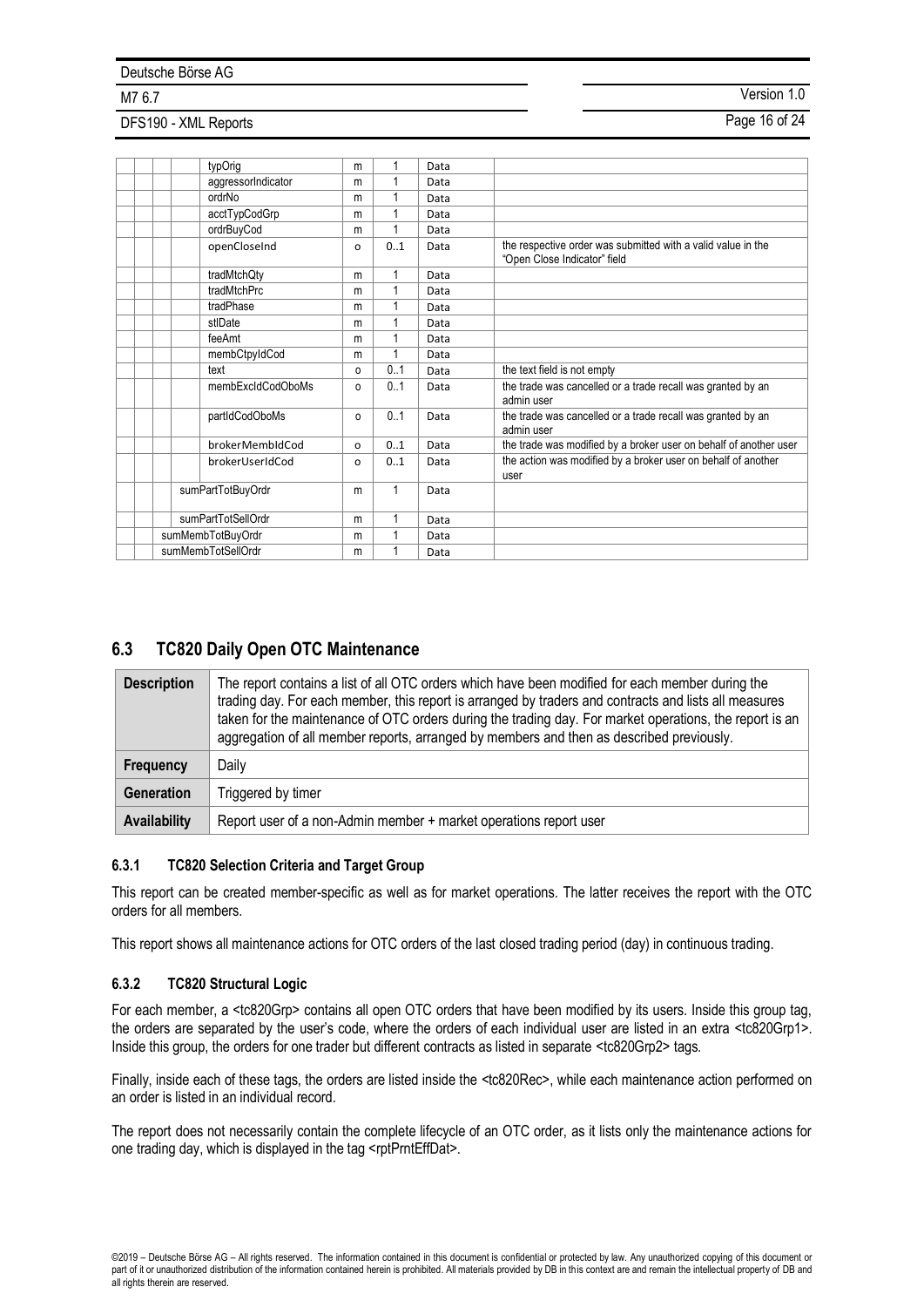| Deutsche Börse AG    |               |
|----------------------|---------------|
| M7 6.7               | Version 1.0   |
| DFS190 - XML Reports | Page 17 of 24 |

#### **6.3.3 TC820 Example**

Member A has two traders called Trader I and Trader II. Trader I performed two maintenance actions on an OTC order for contract X and Trader II performed one maintenance action on an OTC order for the same contract X and two maintenance actions on an OTC order for contract Y. Some of the orders have been *entered* the day before. However, the TC820 only contains the actions that were performed on the trading day stated in the "rptPrntEffDat" field.

The resulting report structure is:

<tc820Grp> contains all actions of Member A <tc820Grp1> contains all actions of Trader I <tc820Grp2> contains all actions of Trader I on contract X <tc820Rec> the first action of Trader I on order of contract X <tc820Rec> the second action of Trader I on order of contract X <tc820Grp1> contains all actions of Trader II contains all actions of Trader II on contract X <tc820Rec><br>
<tc820Gm2> an action of Trader II on order of contract Y<br>
contains all actions of Trader II on contract Y contains all actions of Trader II on contract Y <tc820Rec> the first action of Trader II on order of contract Y the second action of Trader II on order of contract Y

#### <span id="page-16-0"></span>**6.3.4 TC820 Structure**

|       | <b>XML Tag</b>                                                                                                                                                                                                                                       |  |   | m/o                | No.          | <b>Type</b>  | <b>Condition</b><br>the optional tag is present if |                                                             |
|-------|------------------------------------------------------------------------------------------------------------------------------------------------------------------------------------------------------------------------------------------------------|--|---|--------------------|--------------|--------------|----------------------------------------------------|-------------------------------------------------------------|
| tc820 |                                                                                                                                                                                                                                                      |  | m | $\mathbf{1}$       | Structure    |              |                                                    |                                                             |
|       |                                                                                                                                                                                                                                                      |  |   |                    | m            | $\mathbf{1}$ | Structure                                          |                                                             |
|       | rptHdr<br>exchNam<br>envText<br>rptCod<br>rptNam<br>rptPrntEffDat<br>rptPrntRunDat<br>tc820Grp<br>tc820KeyGrp<br>membExcldCod<br>tc820Grp1<br>tc820KeyGrp1<br>partIdCod<br>tc820Grp2<br>tc820KeyGrp2<br>instTitl<br>isinCod<br>product<br>currTypCod |  |   |                    | m            | $\mathbf{1}$ | Data                                               |                                                             |
|       |                                                                                                                                                                                                                                                      |  |   |                    | m            | $\mathbf{1}$ | Data                                               |                                                             |
|       |                                                                                                                                                                                                                                                      |  |   | m                  | $\mathbf{1}$ | Data         |                                                    |                                                             |
|       |                                                                                                                                                                                                                                                      |  |   |                    | m            | $\mathbf{1}$ | Data                                               |                                                             |
|       |                                                                                                                                                                                                                                                      |  |   |                    | m            | $\mathbf{1}$ | Data                                               |                                                             |
|       |                                                                                                                                                                                                                                                      |  |   |                    | m            | $\mathbf{1}$ | Data                                               |                                                             |
|       |                                                                                                                                                                                                                                                      |  |   |                    | $\circ$      | 0.n          | Structure                                          | an order was modified on<br><rptprnteffdat></rptprnteffdat> |
|       |                                                                                                                                                                                                                                                      |  |   |                    | m            | 1n           | Structure                                          |                                                             |
|       |                                                                                                                                                                                                                                                      |  |   |                    | m            | $\mathbf{1}$ | Data                                               |                                                             |
|       |                                                                                                                                                                                                                                                      |  | m | 1n                 |              |              |                                                    |                                                             |
|       |                                                                                                                                                                                                                                                      |  |   |                    | m            | $\mathbf{1}$ |                                                    |                                                             |
|       |                                                                                                                                                                                                                                                      |  |   |                    | m            | $\mathbf{1}$ | Data                                               |                                                             |
|       |                                                                                                                                                                                                                                                      |  |   | m                  | 1n           | Structure    |                                                    |                                                             |
|       |                                                                                                                                                                                                                                                      |  |   |                    | m            | $\mathbf{1}$ | Structure                                          |                                                             |
|       |                                                                                                                                                                                                                                                      |  |   |                    | m            | $\mathbf{1}$ | Structure                                          |                                                             |
|       |                                                                                                                                                                                                                                                      |  |   |                    | m            | $\mathbf{1}$ | Data                                               |                                                             |
|       |                                                                                                                                                                                                                                                      |  |   |                    | m            | $\mathbf{1}$ | Data                                               |                                                             |
|       |                                                                                                                                                                                                                                                      |  |   |                    | m            | $\mathbf{1}$ | Data                                               |                                                             |
|       |                                                                                                                                                                                                                                                      |  |   | tc820Rec           | m            | 1n           |                                                    |                                                             |
|       |                                                                                                                                                                                                                                                      |  |   | mktArea            | m            | $\mathbf{1}$ | Data                                               |                                                             |
|       |                                                                                                                                                                                                                                                      |  |   | tso                | m            | $\mathbf{1}$ | Data                                               |                                                             |
|       |                                                                                                                                                                                                                                                      |  |   | balGrp             | m            | $\mathbf{1}$ | Data                                               |                                                             |
|       |                                                                                                                                                                                                                                                      |  |   | clgHseCode         | $\circ$      | 0.1          | Data                                               | a clearing house code was specified as<br>part of the order |
|       |                                                                                                                                                                                                                                                      |  |   | clgAcctId          | $\Omega$     | 0.1          | Data                                               | a clearing account ID was specified as part<br>of the order |
|       |                                                                                                                                                                                                                                                      |  |   | aggressorIndicator | m            | $\mathbf{1}$ | Data                                               |                                                             |
|       |                                                                                                                                                                                                                                                      |  |   | tranTim            | m            | $\mathbf{1}$ | Data                                               |                                                             |
|       |                                                                                                                                                                                                                                                      |  |   | tranTypCod         | m            | $\mathbf{1}$ | Data                                               |                                                             |

©2019 – Deutsche Börse AG – All rights reserved. The information contained in this document is confidential or protected by law. Any unauthorized copying of this document or part of it or unauthorized distribution of the information contained herein is prohibited. All materials provided by DB in this context are and remain the intellectual property of DB and all rights therein are reserved.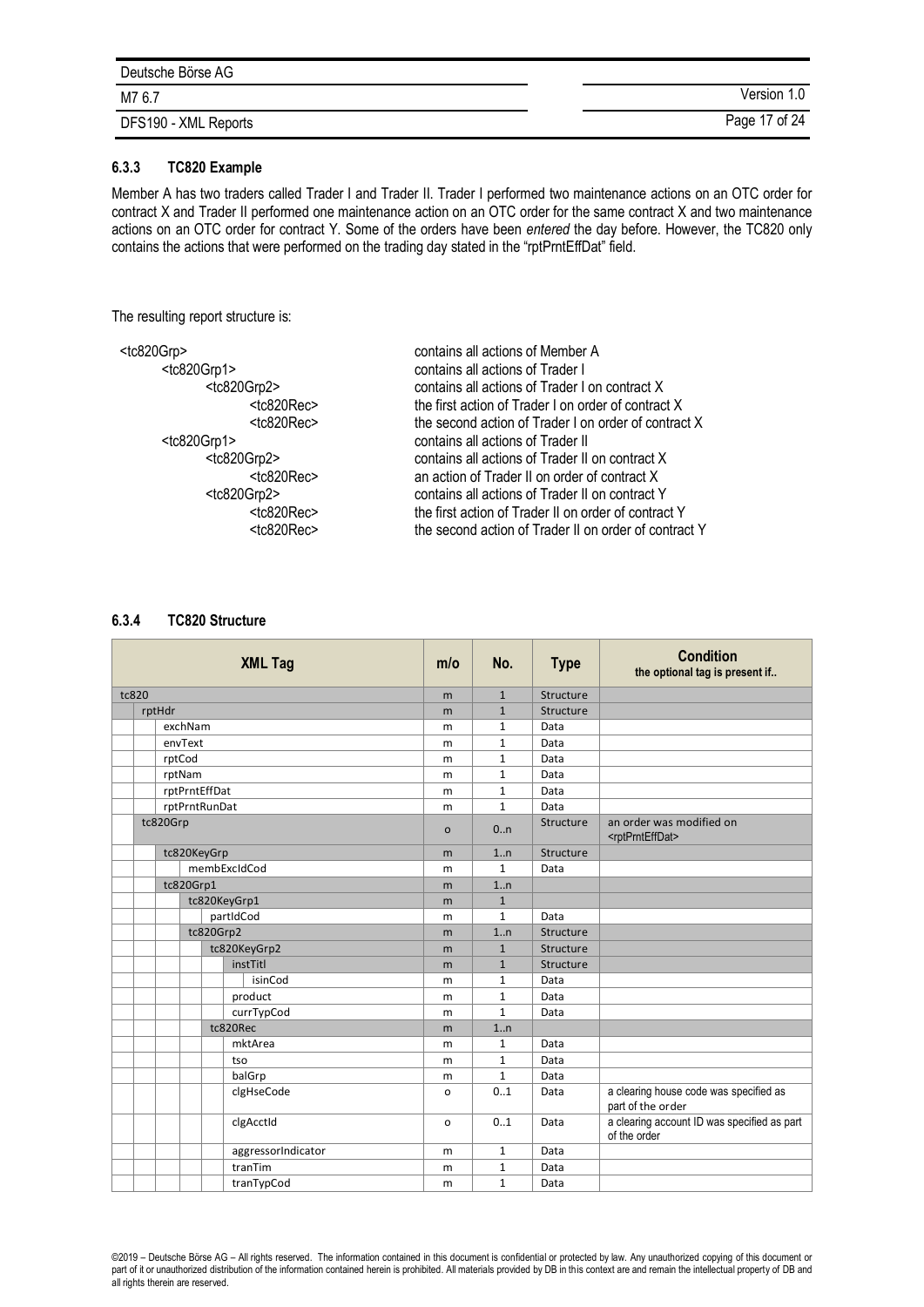# DFS190 - XML Reports **Page 18 of 24**

|  | otcTrdTim          | $\Omega$ | 0.1          | Data      | an OTC order was accepted by the<br>counterparty                                                         |
|--|--------------------|----------|--------------|-----------|----------------------------------------------------------------------------------------------------------|
|  | tranidNo           | m        | $\mathbf{1}$ | Data      |                                                                                                          |
|  | ordrBuyCod         | m        | $\mathbf{1}$ | Data      |                                                                                                          |
|  | acctTypCodGrp      | m        | $\mathbf{1}$ | Data      |                                                                                                          |
|  | ordrQty            | m        | $\mathbf{1}$ | Data      |                                                                                                          |
|  | ordrExePrc         | m        | $\mathbf{1}$ | Data      |                                                                                                          |
|  | ordrValCode        | m        | $\mathbf{1}$ | Data      |                                                                                                          |
|  | valDat             | $\Omega$ | 0.1          | Data      | the validity restriction ("ordrValCode") is<br>"GTD"                                                     |
|  | ctpyMembPartIdCod  | m        | $\mathbf{1}$ | Structure |                                                                                                          |
|  | membExcIdCod       | m        | $\mathbf{1}$ | Data      |                                                                                                          |
|  | mktArea            | m        | $\mathbf{1}$ | Data      |                                                                                                          |
|  | balGrp             | m        | $\mathbf{1}$ | Data      |                                                                                                          |
|  | clgHseCode         | $\Omega$ | 0.1          | Data      | a clearing house code was specified as<br>part of the counterparty's order                               |
|  | clgAcctld          | $\Omega$ | 0.1          | Data      | a clearing account ID was specified as part<br>of the counterparty's order                               |
|  | aggressorIndicator | m        | $\mathbf{1}$ | Data      |                                                                                                          |
|  | stlDate            | m        | $\mathbf{1}$ | Data      |                                                                                                          |
|  | setImCod1          | m        | $\mathbf{1}$ | Data      |                                                                                                          |
|  | text               | o        | 01           | Data      | the text field is not empty                                                                              |
|  | membExcldCodOboMs  | $\Omega$ | 01           | Data      | the maintenance step was performed by an<br>admin or a trader user that performed an<br>on behalf action |
|  | partIdCodOboMs     | o        | 0.1          | Data      | the maintenance step was performed by an<br>admin or a trader user that performed an<br>on behalf action |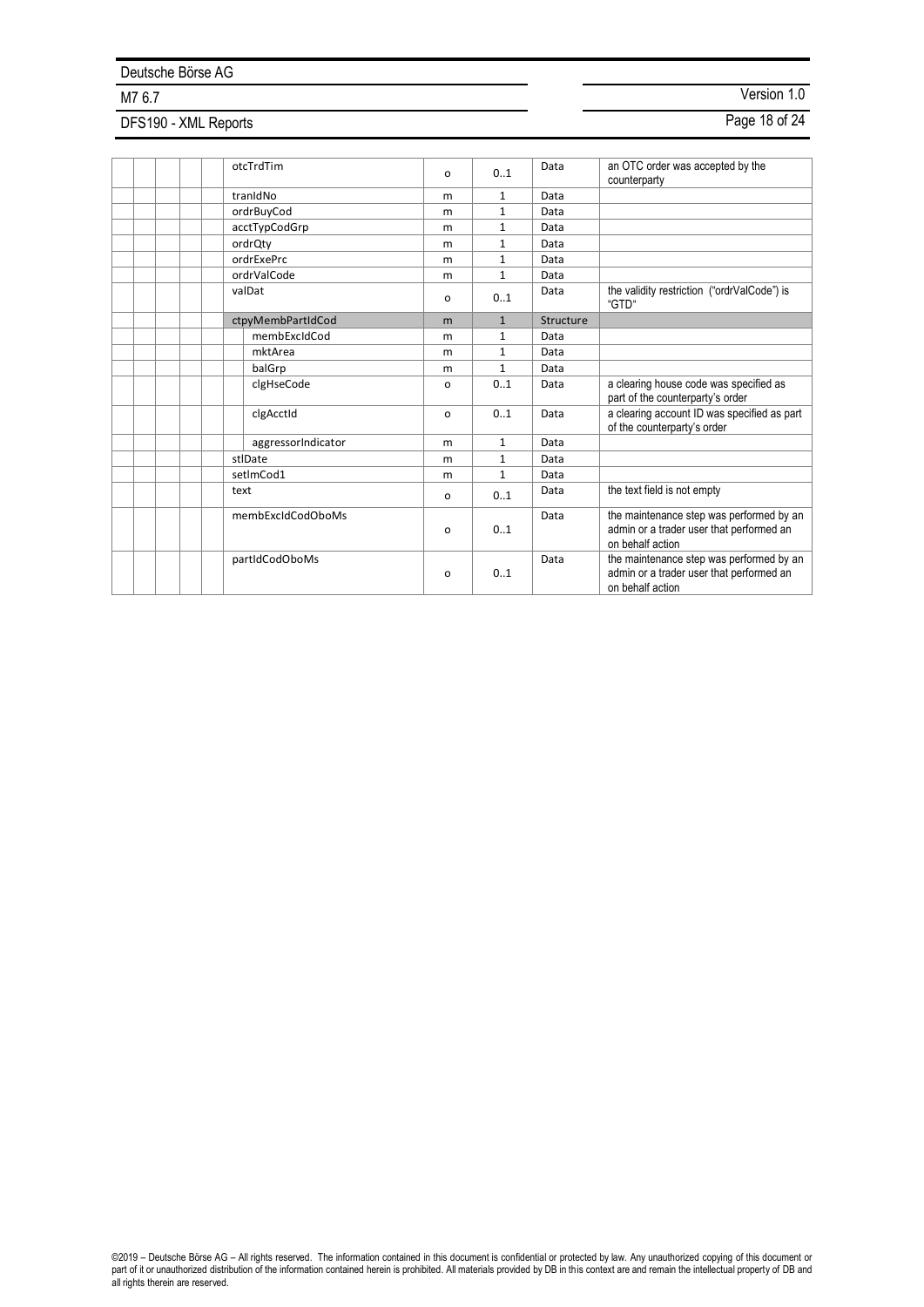DFS190 - XML Reports **Page 19 of 24** 

M7 6.7 Version 1.0

# **7 XML Report Tag Descriptions**

| <b>Field Name</b>  | <b>Description</b>                                                                                                                                                               | Format          | <b>Valid Values</b>                      | <b>Value Description</b>                                                                                                        | <b>Reports</b>                               |
|--------------------|----------------------------------------------------------------------------------------------------------------------------------------------------------------------------------|-----------------|------------------------------------------|---------------------------------------------------------------------------------------------------------------------------------|----------------------------------------------|
| acctTypCodGrp      | The account type group                                                                                                                                                           | AN 1-2          | "A" or "A1""A9"                          | Agent account                                                                                                                   | <b>TC540</b>                                 |
|                    |                                                                                                                                                                                  |                 | "P" or "P1"  "P9"                        | Proprietary account                                                                                                             | TC810<br><b>TC820</b>                        |
| actnCod            | The action code of a maintenance<br>step for an order or matching of a                                                                                                           | AN <sub>1</sub> | "A"                                      | Add (also used when activating an<br>order)                                                                                     | TC540                                        |
|                    | quote                                                                                                                                                                            |                 | "C"                                      | Change                                                                                                                          |                                              |
|                    |                                                                                                                                                                                  |                 | "D"                                      | Delete                                                                                                                          |                                              |
|                    |                                                                                                                                                                                  |                 | "H"                                      | Hibernation (deactivation) or<br>Disconnection from XBID                                                                        |                                              |
|                    |                                                                                                                                                                                  |                 | " "                                      | Insertion of new slice (iceberg<br>orders)                                                                                      |                                              |
|                    |                                                                                                                                                                                  |                 | "M"                                      | Full match of an order or quote                                                                                                 |                                              |
|                    |                                                                                                                                                                                  |                 | "P"                                      | Partial match of an order or quote                                                                                              |                                              |
|                    |                                                                                                                                                                                  |                 | "Х"                                      | System deletion<br>(order expiration)                                                                                           |                                              |
| aggressorIndicator | Indicates whether the executed order                                                                                                                                             | AN <sub>1</sub> | "Y"                                      | Trade aggressor                                                                                                                 | <b>TC540</b>                                 |
|                    | was trade aggressor or trade                                                                                                                                                     |                 | "N"                                      | Trade originator                                                                                                                | <b>TC810</b>                                 |
|                    | originator.                                                                                                                                                                      |                 | "l l"                                    | Unknown, used for executed<br>orders of remote products, orders<br>transferred to linked contracts and<br>data before migration | <b>TC820</b>                                 |
| aot                | the indicator whether the order shall<br>be automatically transferred to the<br>corresponding linked contract after<br>the trading in the specific delivery<br>area ends in XBID |                 | True; False                              |                                                                                                                                 | <b>TC540</b>                                 |
| applicationId      | TC540: Application ID which the user<br>used to perform the maintenance<br>step.                                                                                                 | <b>AN 128</b>   | A valid application ID                   |                                                                                                                                 | <b>TC540</b>                                 |
| applicationVer     | TC540: The version of the application<br>which the user used to perform the<br>maintenance step.                                                                                 | <b>AN 16</b>    | An application version                   |                                                                                                                                 | <b>TC540</b>                                 |
| balGrp             | TC540, TC810 and TC820: Balancing<br>Group for which the order was<br>entered.                                                                                                   | <b>AN 32</b>    |                                          |                                                                                                                                 | <b>TC540</b><br><b>TC810</b><br><b>TC820</b> |
| brokerMembldCod    | The "Member ID" of the broker                                                                                                                                                    | AN 5            | A valid "Member ID" (of a broker member) |                                                                                                                                 | TC810                                        |
| brokerUserIdCod    | The "User Code" of the broker                                                                                                                                                    | AN <sub>6</sub> | A valid "User Code" (of a broker user)   |                                                                                                                                 | <b>TC810</b>                                 |
| clgAcctld          | The ID of the clearing account for<br>which the order was entered,<br>respectively modified; or for which the<br>trade was executed, respectively<br>modified.                   | AN 32           |                                          |                                                                                                                                 | <b>TC540</b><br>TC810<br><b>TC820</b>        |
| cigHseCode         | The code of the clearing house for<br>which the order was entered.<br>respectively modified; or for which the<br>trade was executed, respectively<br>modified.                   | AN 32           |                                          |                                                                                                                                 | <b>TC540</b><br><b>TC810</b><br><b>TC820</b> |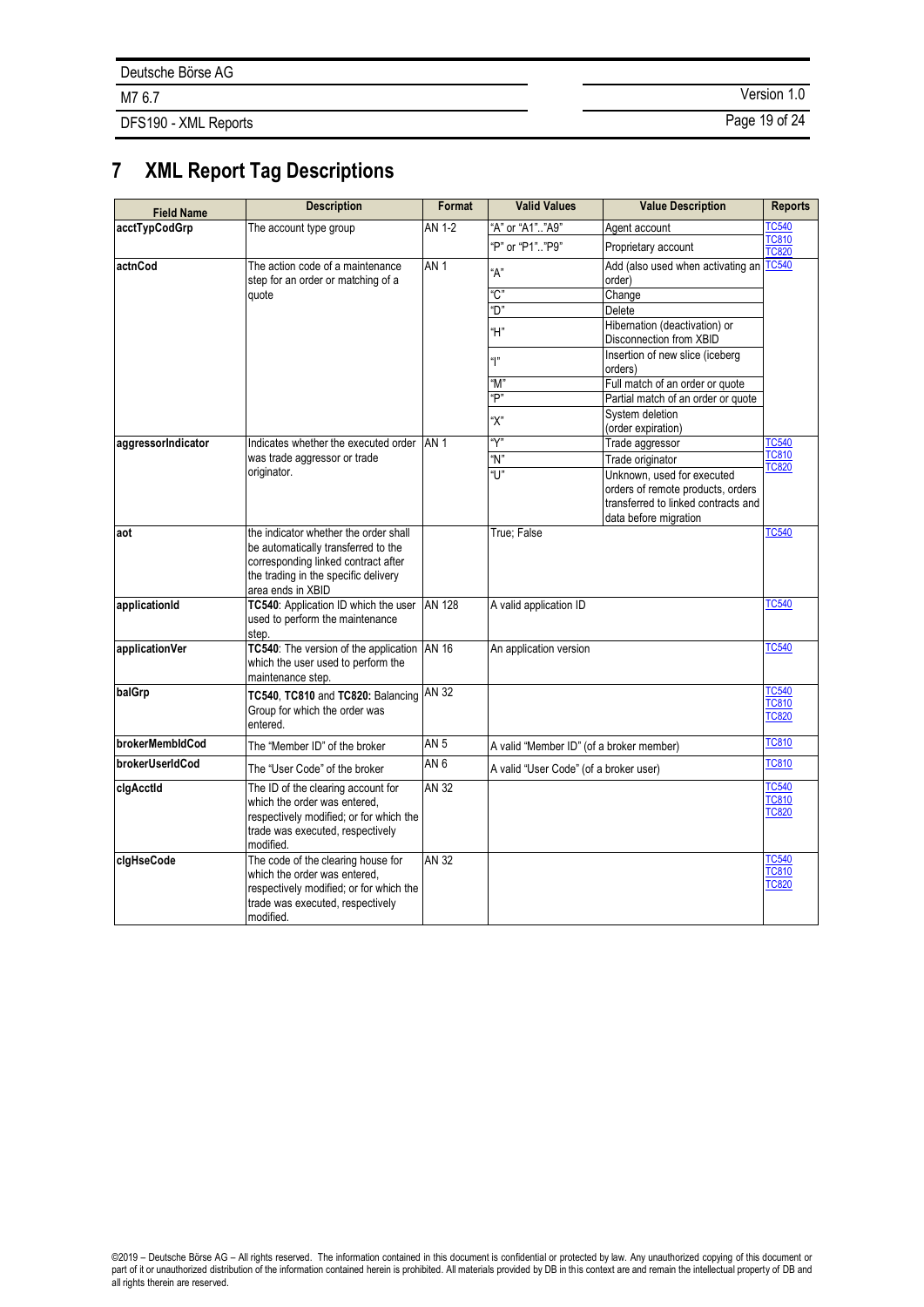# DFS190 - XML Reports **Page 20 of 24**

| <b>Field Name</b> | <b>Description</b>                                                             | Format          | <b>Valid Values</b>              | <b>Value Description</b>                      | <b>Reports</b>               |
|-------------------|--------------------------------------------------------------------------------|-----------------|----------------------------------|-----------------------------------------------|------------------------------|
| cntcUnt           | The "Contract Unit" field contains the                                         | <b>NUM</b>      |                                  |                                               | TC810                        |
|                   | number of traded contract                                                      |                 |                                  |                                               |                              |
|                   | units/delivery units of a product in                                           |                 |                                  |                                               |                              |
|                   | relation to basic period.                                                      |                 |                                  |                                               |                              |
|                   | This value is defined by product<br>attribute "Delivery Units", which is set   |                 |                                  |                                               |                              |
|                   | during the product configuration.                                              |                 |                                  |                                               |                              |
|                   | <b>Example:</b> If the basic period is 1                                       |                 |                                  |                                               |                              |
|                   | month, for 3 month products cntcUnt                                            |                 |                                  |                                               |                              |
|                   | is 3.                                                                          |                 |                                  |                                               |                              |
|                   | For a UDDP block order, the value is<br>calculated from the delivery start and |                 |                                  |                                               |                              |
|                   | delivery end of the block.                                                     |                 |                                  |                                               |                              |
|                   | In case of remote Commodities                                                  |                 |                                  |                                               |                              |
|                   | products, the cntcUnt is assumed to                                            |                 |                                  |                                               |                              |
|                   | be equal to the delivery period length,<br>expressed as a number of hours. For |                 |                                  |                                               |                              |
|                   | a UDB contract, the value is equal to                                          |                 |                                  |                                               |                              |
|                   | the appropriate multiple of delivery                                           |                 |                                  |                                               |                              |
|                   | periods of the underlying                                                      |                 |                                  |                                               |                              |
|                   | Commodities product.                                                           |                 |                                  |                                               |                              |
|                   | For more information, please refer to<br>MFG130.                               |                 |                                  |                                               |                              |
| currTypCod        | TC540 and TC820: Currency Type                                                 | AN <sub>3</sub> |                                  |                                               | <b>TC540</b>                 |
|                   | Code contains the currency in which                                            |                 |                                  |                                               | <b>TC810</b>                 |
|                   | the product is traded.                                                         |                 |                                  |                                               | <b>TC820</b>                 |
|                   | TC810: Currency Type Code contains<br>the currency in which the product is     |                 | A valid ISO code                 |                                               |                              |
|                   | traded and the related fees are                                                |                 |                                  |                                               |                              |
|                   | charged.                                                                       |                 |                                  |                                               |                              |
| entTim            | The entry time of an order. If the                                             | <b>TIME</b>     |                                  |                                               | <b>TC540</b>                 |
|                   | price/time mechanism of an order is                                            |                 |                                  |                                               |                              |
|                   | modified, it is deleted and a new one<br>(with a new order entry time) is      |                 |                                  |                                               |                              |
|                   | entered instead. For orders created                                            |                 | Any time                         |                                               |                              |
|                   | by M7 as a result of AOT it is the                                             |                 |                                  |                                               |                              |
|                   | entTim of the related remote order                                             |                 |                                  |                                               |                              |
| envText           | before the AOT has been performed.<br>The technical environment where the      | AN <sub>1</sub> | "D"                              | Development                                   | <b>TC540</b>                 |
|                   | report was generated.                                                          |                 | "A"                              | Acceptance                                    | TC810                        |
|                   |                                                                                |                 | "S"                              | Simulation                                    | TC820                        |
|                   |                                                                                |                 | "P"                              | Production                                    |                              |
| exchNam           | The name of the exchange the report AN 4                                       |                 |                                  |                                               | <b>TC540</b>                 |
|                   | was created for.                                                               |                 |                                  |                                               | <b>TC810</b><br><b>TC820</b> |
|                   |                                                                                |                 |                                  |                                               |                              |
| feeAmt            | The fee amount                                                                 | NUM             |                                  |                                               | <b>TC810</b>                 |
|                   |                                                                                |                 | Always "0"                       |                                               |                              |
| isinCod           | The contract identifier. It is the long                                        | <b>AN 128</b>   |                                  |                                               | <b>TC540</b><br><b>TC810</b> |
|                   | name of the contract.                                                          |                 |                                  |                                               | <b>TC820</b>                 |
| listExecInst      | The execution instruction of a basket                                          | AN <sub>6</sub> | "IMPL"                           | The order is an implied order.                | <b>TC540</b>                 |
|                   | order.                                                                         |                 | "LINKED"                         | All orders of the basket or none              |                              |
|                   |                                                                                |                 | "NONE"                           | will be executed.<br>No execution instruction |                              |
|                   |                                                                                |                 |                                  | Either all orders of the basket are           |                              |
|                   |                                                                                |                 | "VALID"                          | valid or all orders are rejected.             |                              |
| listID            | The "Basket ID" of a basket order.                                             | <b>NUM</b>      | A valid "Basket ID"              |                                               | <b>TC540</b>                 |
| mktArea           | The market area                                                                | AN <sub>6</sub> | A valid market area (short name) |                                               | <b>TC540</b><br><b>TC810</b> |
|                   |                                                                                |                 |                                  |                                               | <b>TC820</b>                 |
| membClgIdCod      | The "Member ID" of the clearing                                                | AN <sub>5</sub> | A valid "Member ID"              |                                               | <b>TC810</b>                 |
|                   | member                                                                         |                 |                                  |                                               |                              |
| membCtpyIdCod     | The "Member ID" of the trade's<br>counterparty                                 | AN <sub>5</sub> | A valid "Member ID"              |                                               | <b>TC810</b>                 |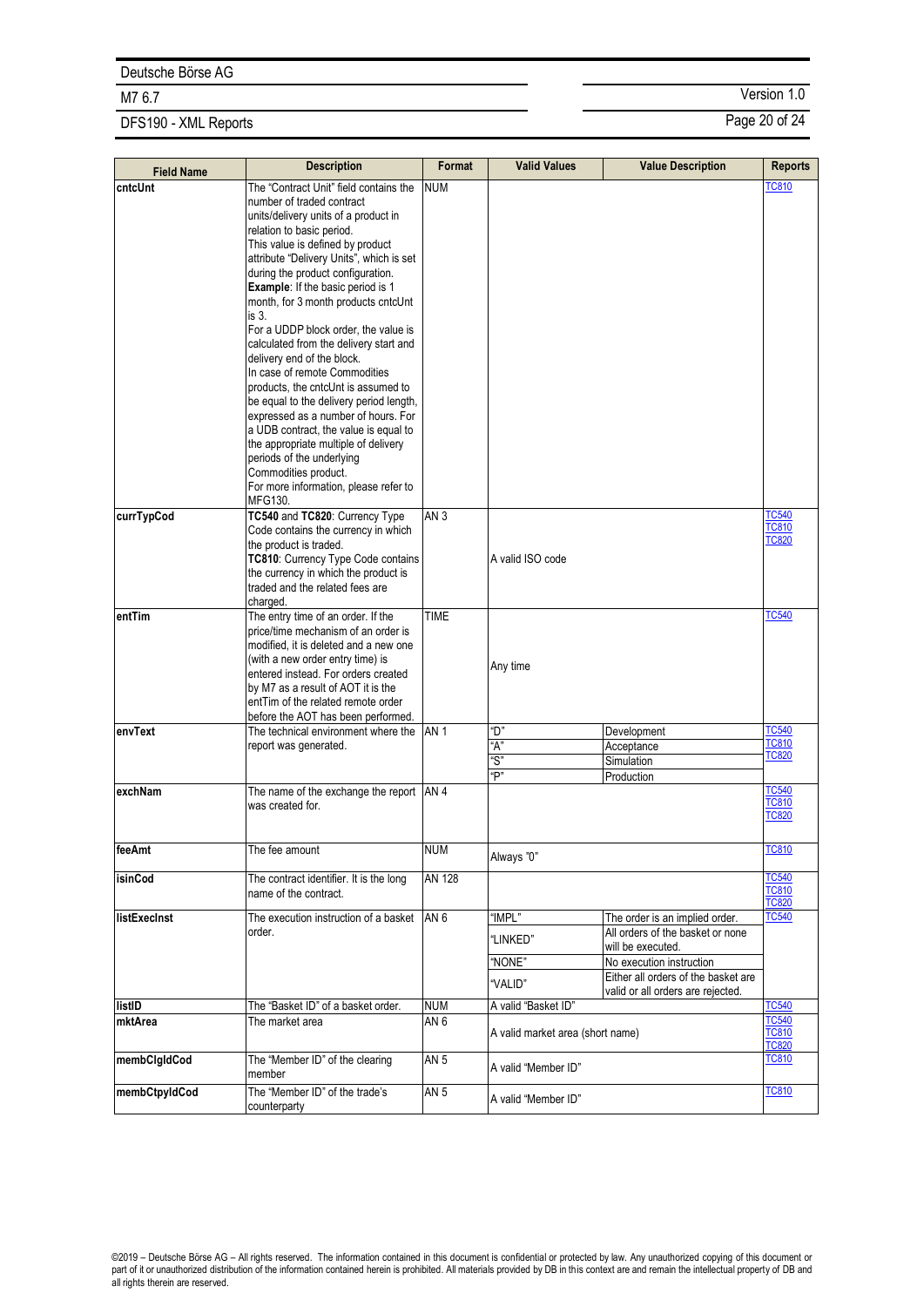# DFS190 - XML Reports **Page 21 of 24**

| <b>Field Name</b> | <b>Description</b>                                                                                                                                                                                                                                                                                                                                                                                                                                                                                                                                                    | Format          | <b>Valid Values</b> | <b>Value Description</b>                            | <b>Reports</b>                               |
|-------------------|-----------------------------------------------------------------------------------------------------------------------------------------------------------------------------------------------------------------------------------------------------------------------------------------------------------------------------------------------------------------------------------------------------------------------------------------------------------------------------------------------------------------------------------------------------------------------|-----------------|---------------------|-----------------------------------------------------|----------------------------------------------|
| membExcldCod      | TC540 and TC810: The "Member ID"<br>of the latest order owner. For orders<br>created by M7 as a result of AOT, it is<br>the "Member ID" of the order owner<br>before the AOT has been performed.<br>TC820: The "Member ID" of the order<br>owner. If contained in the tag<br><ctpymembpartidcod>, the field<br/>contains the "Member ID" of the order<br/>owner's counterparty.</ctpymembpartidcod>                                                                                                                                                                   | <b>AN 5</b>     | A valid "Member ID" |                                                     | <b>TC540</b><br><b>TC810</b><br><b>TC820</b> |
| membExcldCodOboMs | TC540 and TC820: The "Member ID"<br>of the user who performed a<br>maintenance action on behalf of the<br>order owner. For orders created by<br>M7 as a result of AOT, it is the<br>"Member ID" of the order owner<br>before the AOT has been performed.<br>TC810: The "Member ID" of the<br>admin user who granted a recall or<br>cancelled a trade.                                                                                                                                                                                                                 | <b>AN 5</b>     | A valid "Member ID" |                                                     | <b>TC540</b><br><b>TC810</b><br><b>TC820</b> |
| openCloseInd      | The open close indicator. It shows<br>whether the order is linked to an open<br>or close position.                                                                                                                                                                                                                                                                                                                                                                                                                                                                    | AN <sub>1</sub> | "О"<br>"C"          | Open position indicator<br>Close position indicator | <b>TC540</b><br><b>TC810</b>                 |
| ordrBuyCod        | Order Buy Code. It indicates whether   AN 1<br>the order is a buy or a sell order.                                                                                                                                                                                                                                                                                                                                                                                                                                                                                    |                 | "B"<br>"S"          | Buy order<br>Sell order                             | <b>TC540</b><br><b>TC810</b><br><b>TC820</b> |
| ordrExePrc        | TC540: The limit price of an order.<br>For orders created by M7 as a result<br>of AOT it is the last ordrExePrc of the<br>related remote order before the AOT<br>has been performed.<br>TC820: The limit price and execution<br>price of the OTC order (OTC orders<br>are always matched at the initial limit<br>price).                                                                                                                                                                                                                                              | <b>NS 13,2</b>  |                     |                                                     | <b>TC540</b><br><b>TC820</b>                 |
| ordrinitialNo     | The "ordrInitialNo" equals to the<br>"orderNo" that was assigned to an<br>order when it was entered for the very<br>first time or when it was created by<br>M7 as a result of AOT. It remains the<br>same even if the order is modified.                                                                                                                                                                                                                                                                                                                              | <b>NUM 13</b>   |                     |                                                     | <b>TC540</b>                                 |
| ordrNo            | The "Order ID". It may be changed<br>when the order is modified.                                                                                                                                                                                                                                                                                                                                                                                                                                                                                                      | <b>NUM13</b>    |                     |                                                     | <b>TC540</b><br><b>TC810</b>                 |
| ordrParentNo      | The field is displayed only if the<br>maintenance step led to a new<br>"ordrNo". In such case, it contains the<br>"ordrNo" of the previously modified<br>order.<br>In case an order has been created by<br>M7 as a result of AOT, the<br>ordrParentNo of the related remote<br>order is not present.<br><b>Example:</b> An order with the "ordrNo"<br>100 is modified leading to a new<br>"ordrNo" 101. In the TC540Rec for<br>this maintenance step, the field<br>"ordrNo" will contain the value 101<br>and the field "ordrParentNo" will<br>contain the value 100. | <b>NUM13</b>    |                     |                                                     | TC540                                        |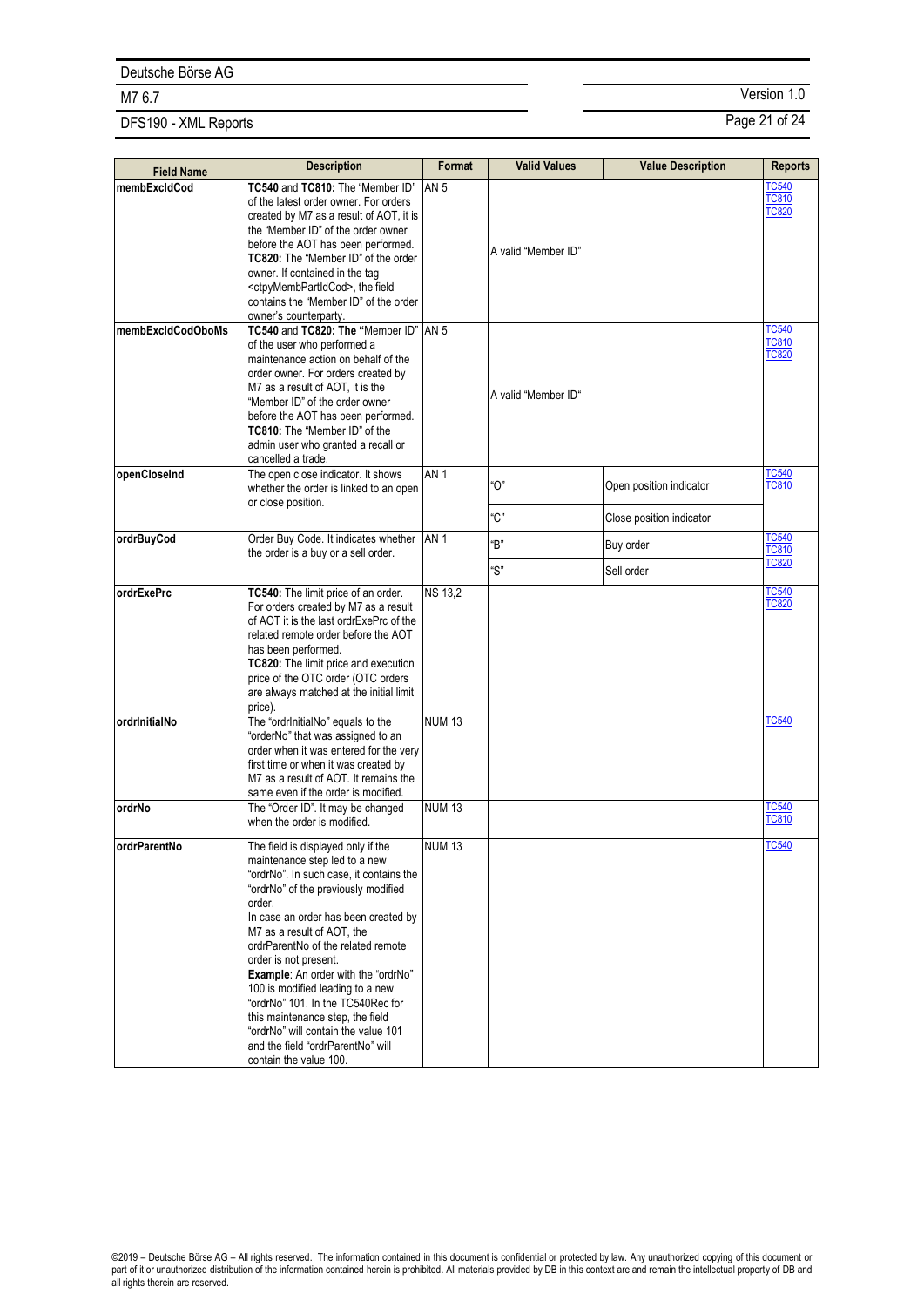# DFS190 - XML Reports **Page 22 of 24**

| <b>Field Name</b> | <b>Description</b>                                                                 | Format           | <b>Valid Values</b> | <b>Value Description</b>                 | <b>Reports</b>               |
|-------------------|------------------------------------------------------------------------------------|------------------|---------------------|------------------------------------------|------------------------------|
| ordrQty           | The order quantity in "qtyUnit". After a NUM 16,3                                  |                  |                     |                                          | <b>TC540</b><br><b>TC820</b> |
|                   | trade, the quantity is reduced by the<br>amount executed in the last trade         |                  |                     |                                          |                              |
|                   | until the order is fully matched                                                   |                  |                     |                                          |                              |
|                   | (quantity = $0.0$ ). For iceberg orders it<br>is the current exposed quantity (the |                  |                     |                                          |                              |
|                   | current size of the active slice). For                                             |                  |                     |                                          |                              |
|                   | orders created by M7 as a result of                                                |                  |                     |                                          |                              |
|                   | AOT it is the last ordrQty of the<br>related remote order before the AOT           |                  |                     |                                          |                              |
|                   | has been performed.                                                                |                  |                     |                                          |                              |
| ordrResCod        | The restriction code of an order                                                   | AN <sub>1</sub>  | "A"                 | AON: "All or Nothing"                    | <b>TC540</b>                 |
|                   |                                                                                    |                  | " "                 | <b>IOC:</b> "Immediate or Cancel"        |                              |
|                   |                                                                                    |                  | "F"<br>"S"          | FOK: "Fill or Kill"<br>STP: "Stop order" |                              |
| ordrTypCod        | The order type code                                                                | AN <sub>1</sub>  |                     | <b>Balance order for local products</b>  | <b>TC540</b>                 |
|                   |                                                                                    |                  | "B"                 | User Defined Block order in              |                              |
|                   |                                                                                    |                  |                     | case of remote Commodities               |                              |
|                   |                                                                                    |                  | "Η"                 | products<br>Hit and lift order           |                              |
|                   |                                                                                    |                  | " "                 | Iceberg order                            |                              |
|                   |                                                                                    |                  | "L"                 | Limit order                              |                              |
|                   |                                                                                    |                  | "P"                 | OTC order                                |                              |
|                   |                                                                                    |                  | "S"                 | Stop order                               |                              |
| otcTrdTim         | The OTC trade time. It is the time                                                 | <b>TIME</b>      |                     |                                          | <b>TC820</b>                 |
|                   | when the OTC order was accepted by<br>the counterparty.                            |                  | Any time            |                                          |                              |
| ordrValCode       | The validity restriction of an order.                                              | AN <sub>4</sub>  | 'GFS"               | "Good For Session"                       | <b>TC540</b>                 |
|                   |                                                                                    |                  | "GTD"               | 'Good Till Date"                         | <b>TC820</b>                 |
|                   |                                                                                    |                  | "NON"               | "None", if the execution restriction     |                              |
| partIdCod         | The "User Code" of the latest order                                                | AN <sub>6</sub>  |                     | is "IOC" or "FOK".                       | <b>TC540</b>                 |
|                   | owner. For orders created by M7 as a                                               |                  |                     |                                          | <b>TC810</b>                 |
|                   | result of AOT, it is the "User Code" of                                            |                  | A valid "User Code" |                                          | <b>TC820</b>                 |
|                   | the latest order owner before the AOT<br>has been performed.                       |                  |                     |                                          |                              |
| partIdCodOboMs    | TC540 and TC820: The "User Code"                                                   | AN <sub>6</sub>  |                     |                                          | <b>TC540</b>                 |
|                   | of the user who performed a                                                        |                  |                     |                                          | <b>TC810</b><br><b>TC820</b> |
|                   | maintenance action on behalf of the<br>order owner. For orders created by          |                  |                     |                                          |                              |
|                   | M7 as a result of AOT it is the string                                             |                  | A valid "User Code" |                                          |                              |
|                   | "SYSTEM".                                                                          |                  |                     |                                          |                              |
|                   | TC810: The "User Code" of the admin<br>user who granted a recall or                |                  |                     |                                          |                              |
|                   | cancelled a trade.                                                                 |                  |                     |                                          |                              |
| peakSizeQty       | The peak size quantity of an iceberg                                               | NUM 16,3         |                     |                                          | <b>TC540</b>                 |
|                   | order in "qtyUnit". For orders created<br>by M7 as a result of AOT it is the last  |                  |                     |                                          |                              |
|                   | peakSizeQty of the related remote                                                  |                  |                     |                                          |                              |
|                   | order before the AOT has been                                                      |                  |                     |                                          |                              |
| ppd               | performed.<br>The peak price delta of an iceberg                                   | <b>NUM 16,3</b>  |                     |                                          | <b>TC540</b>                 |
|                   | order                                                                              |                  |                     |                                          |                              |
| preAotId          | The local Id of the remote order from                                              | <b>NUM 13</b>    |                     |                                          | <b>TC540</b>                 |
|                   | which the current order has been<br>created as a result of the automatic           |                  |                     |                                          |                              |
|                   | order transfer. For more details on the                                            |                  |                     |                                          |                              |
|                   | automatic order transfer see                                                       |                  |                     |                                          |                              |
| product           | DFS160a.<br>The name of the product                                                | <b>AN 32</b>     |                     |                                          | <b>TC540</b>                 |
|                   |                                                                                    |                  |                     |                                          | <b>TC810</b>                 |
|                   |                                                                                    |                  |                     |                                          | <b>TC820</b>                 |
| quote             | A flag indicating that the order is a                                              | NUM <sub>1</sub> | Always "1"          |                                          | <b>TC540</b>                 |
| remoteOrdrNo      | quote.<br>An "Order ID" assigned to the order                                      | <b>NUM13</b>     |                     |                                          | <b>TC540</b>                 |
|                   | by XBID SOB. It may be changed                                                     |                  |                     |                                          |                              |
|                   | when the order is modified.<br>The field is not present for orders                 |                  |                     |                                          |                              |
|                   | created by M7 as a result of AOT.                                                  |                  |                     |                                          |                              |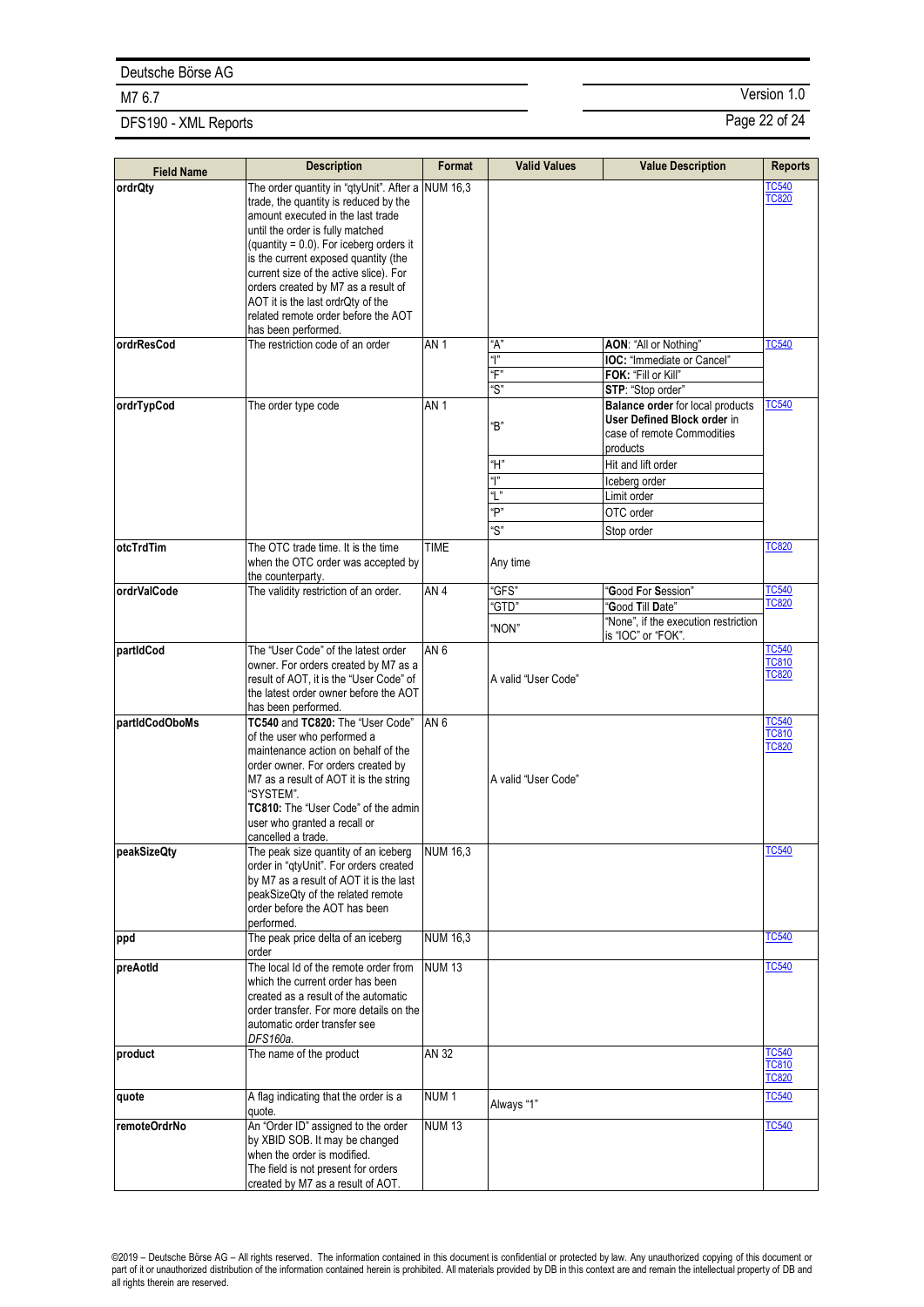# DFS190 - XML Reports **Page 23 of 24**

| <b>Field Name</b>    | <b>Description</b>                                                                                                                                                                                                  | Format          | <b>Valid Values</b>                                                                                                                                                                                                                                                                                                                                                                                      | <b>Value Description</b>                                                                                                                                                                                                                                                                                       | <b>Reports</b>                               |
|----------------------|---------------------------------------------------------------------------------------------------------------------------------------------------------------------------------------------------------------------|-----------------|----------------------------------------------------------------------------------------------------------------------------------------------------------------------------------------------------------------------------------------------------------------------------------------------------------------------------------------------------------------------------------------------------------|----------------------------------------------------------------------------------------------------------------------------------------------------------------------------------------------------------------------------------------------------------------------------------------------------------------|----------------------------------------------|
| remoteRevisionNo     | The revision value for each order<br>maintenance step.<br>The field is not present for orders<br>created by M7 as a result of AOT.                                                                                  | <b>NUM</b>      | for the missing events.                                                                                                                                                                                                                                                                                                                                                                                  | Initial value is 1. When an order is modified in XBID, value<br>is increased by one. In case of a disconnection event from<br>XBID, M7 calculates the missing order history based on<br>information received from XBID on orders and trades after<br>the reconnection, including the external revision numbers | <b>TC540</b>                                 |
| remoteTranIdNo       | A unique identifier of a trade per day<br>assigned by XBID SOB ("Trade ID")                                                                                                                                         | <b>NUM</b>      |                                                                                                                                                                                                                                                                                                                                                                                                          |                                                                                                                                                                                                                                                                                                                | <b>TC810</b>                                 |
| remoteTranIdSfxNo    | The Remote Transaction ID Suffix<br>Number. The field contains the<br>revision number of the trade on the<br>XBID SOB.                                                                                              | <b>NUM</b>      | Usually "1", the value changes e.g. when a trade recall is<br>granted by XBID Central Admin.                                                                                                                                                                                                                                                                                                             |                                                                                                                                                                                                                                                                                                                | <b>TC810</b>                                 |
| revisionNo           | TC540: The revision value for each<br>maintenance step.                                                                                                                                                             | <b>NUM</b>      | TC540: Initial value is 1. When a local order or an order<br>created by M7 as a result of AOT is modified, the value is<br>increased by one. When a remote order is modified, the<br>value may be increased by more than one, because the<br>maintenance actions that were performed only locally (e.g.<br>storing an order locally on M7 before forwarding it to XBID)<br>are excluded from the report. |                                                                                                                                                                                                                                                                                                                | <b>TC540</b>                                 |
| rptCod               | The naming code of the XML report                                                                                                                                                                                   | <b>AN 5</b>     | Allowed values: "TC540", "TC810", "TC820"                                                                                                                                                                                                                                                                                                                                                                |                                                                                                                                                                                                                                                                                                                | <b>TC540</b><br><b>TC810</b><br><b>TC820</b> |
| rptNam               | The XML report name                                                                                                                                                                                                 | AN 53           | A valid report long name                                                                                                                                                                                                                                                                                                                                                                                 |                                                                                                                                                                                                                                                                                                                | <b>TC540</b><br><b>TC810</b><br><b>TC820</b> |
| <b>rptPrntEffDat</b> | The print effective date of the XML<br>report. All data in the report refers to<br>this trading day.                                                                                                                | <b>DATE</b>     | Any date                                                                                                                                                                                                                                                                                                                                                                                                 |                                                                                                                                                                                                                                                                                                                | <b>TC540</b><br><b>TC810</b><br><b>TC820</b> |
| rptPrntRunDat        | The run date of the XML report. This<br>is the day when the report was<br>created.                                                                                                                                  | <b>DATE</b>     | Any date                                                                                                                                                                                                                                                                                                                                                                                                 |                                                                                                                                                                                                                                                                                                                | <b>TC540</b><br><b>TC810</b><br><b>TC820</b> |
| setImCod1            | The settlement code                                                                                                                                                                                                 | AN <sub>3</sub> | Always "DVP"                                                                                                                                                                                                                                                                                                                                                                                             |                                                                                                                                                                                                                                                                                                                | <b>TC820</b>                                 |
| stlDate              | The settlement date. It is defined by<br>the delivery start date of the contract.                                                                                                                                   | DATE            | Any date                                                                                                                                                                                                                                                                                                                                                                                                 |                                                                                                                                                                                                                                                                                                                | <b>TC810</b><br><b>TC820</b>                 |
| stildAct             | The Settlement ID Account                                                                                                                                                                                           | AN <sub>4</sub> | Always "0000"                                                                                                                                                                                                                                                                                                                                                                                            |                                                                                                                                                                                                                                                                                                                | <b>TC810</b>                                 |
| stildLoc             | The Settlement Location ID                                                                                                                                                                                          | AN <sub>3</sub> | Always "ECC"                                                                                                                                                                                                                                                                                                                                                                                             |                                                                                                                                                                                                                                                                                                                | <b>TC810</b>                                 |
| stopPrc              | The stop price of a stop limit<br>order                                                                                                                                                                             | <b>NS 13, 2</b> |                                                                                                                                                                                                                                                                                                                                                                                                          |                                                                                                                                                                                                                                                                                                                | <b>TC540</b>                                 |
| sumMembTotBuyOrdr    | The total quantity bought by a<br>member in "qtyUnit" per contract on<br>the trading day contained in the<br>"rptPrntEffDat" field.                                                                                 | <b>NUM 16,3</b> |                                                                                                                                                                                                                                                                                                                                                                                                          |                                                                                                                                                                                                                                                                                                                | <b>TC810</b>                                 |
| sumMembTotSellOrdr   | The total quantity sold by a member<br>in "gtyUnit" per contract on the trading<br>day contained in the "rptPrntEffDat"<br>field.                                                                                   | <b>NUM 16,3</b> |                                                                                                                                                                                                                                                                                                                                                                                                          |                                                                                                                                                                                                                                                                                                                | <b>TC810</b>                                 |
| sumPartTotBuyOrdr    | The total quantity bought by the user<br>(the respective "partIdCod" field) in<br>"qtyUnit". The quantity is reported per<br>contract for the trading day stated in<br>the "rptPrntEffDat" field.                   | <b>NUM 16,3</b> |                                                                                                                                                                                                                                                                                                                                                                                                          |                                                                                                                                                                                                                                                                                                                | <b>TC810</b>                                 |
| sumPartTotSellOrdr   | The total quantity sold by the user<br>(the respective "partIdCod" field) in<br>"qtyUnit". The quantity is reported per<br>contract for the trading day contained<br>in the "rptPrntEffDat" field.                  | <b>NUM 16,3</b> |                                                                                                                                                                                                                                                                                                                                                                                                          |                                                                                                                                                                                                                                                                                                                | <b>TC810</b>                                 |
| text                 | The text entered in the text field of an<br>order. For orders created by M7 as a<br>result of AOT it is the last "text" of the<br>related remote order before the AOT<br>has been performed.                        | AN 250          | Any text                                                                                                                                                                                                                                                                                                                                                                                                 |                                                                                                                                                                                                                                                                                                                | <b>TC540</b><br><b>TC810</b><br><b>TC820</b> |
| totalRemQty          | The total remaining quantity of an<br>iceberg order in "qtyUnit". For orders<br>created by M7 as a result of AOT it is<br>the last totalRemQty of the related<br>remote order before the AOT has<br>been performed. | <b>NUM 16,3</b> |                                                                                                                                                                                                                                                                                                                                                                                                          |                                                                                                                                                                                                                                                                                                                | <b>TC540</b>                                 |